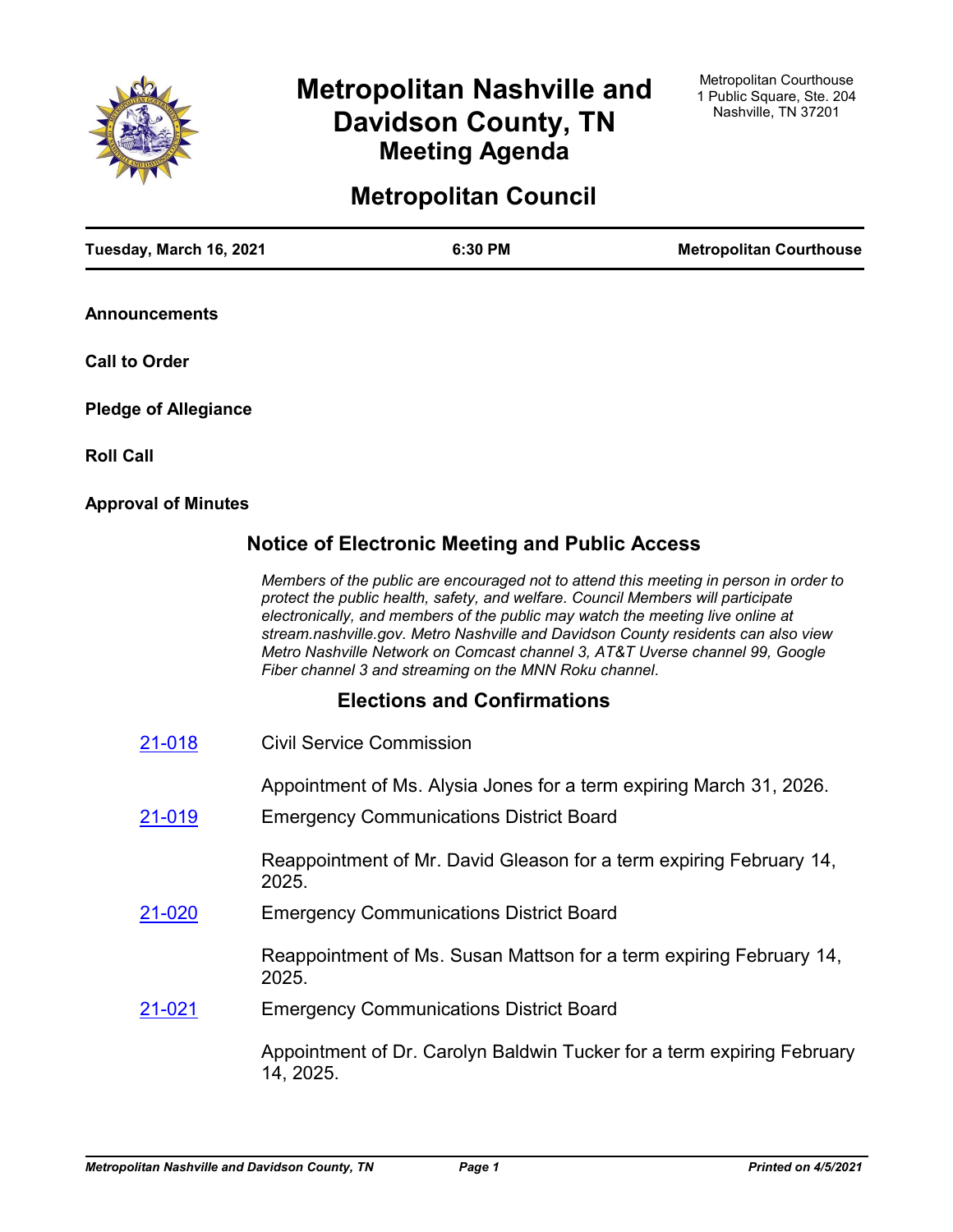| 21-022              | <b>Fair Commissioners Board</b>                                                                                                                                                                                                                                               |
|---------------------|-------------------------------------------------------------------------------------------------------------------------------------------------------------------------------------------------------------------------------------------------------------------------------|
|                     | Appointment of Ms. Sandra V. Moore for a term expiring April 6, 2025.                                                                                                                                                                                                         |
| 21-023              | <b>Farmers Market Board</b>                                                                                                                                                                                                                                                   |
|                     | Appointment of Mr. Will Radford for a term expiring May 5, 2026.                                                                                                                                                                                                              |
| <u>21-015</u>       | Fire and Building Code Appeals Board                                                                                                                                                                                                                                          |
|                     | Reappointment of Mr. Cal Nielson for a term expiring March 1, 2025.<br><b>Legislative History</b>                                                                                                                                                                             |
|                     | 3/2/21<br>Metropolitan Council<br>deferred                                                                                                                                                                                                                                    |
| <u>21-024</u>       | <b>Plumbing Examiners and Appeals Board</b>                                                                                                                                                                                                                                   |
|                     | Reappointment of Ms. Valarie Franklin for a term expiring March 10,<br>2025.                                                                                                                                                                                                  |
| 21-025              | <b>Work Release Commission</b>                                                                                                                                                                                                                                                |
|                     | Appointment of Reverend Ron W. Parham for a term expiring March 16,<br>2025.                                                                                                                                                                                                  |
| 21-026              | <b>Work Release Commission</b>                                                                                                                                                                                                                                                |
|                     | Appointment of Ms. L. Denise Sawyers for a term expiring March 16,<br>2025.<br><b>Legislative History</b>                                                                                                                                                                     |
|                     | 3/9/21<br>Metropolitan Council<br>referred to the Rules, Confirmations, and                                                                                                                                                                                                   |
|                     | <b>Public Elections Committee</b>                                                                                                                                                                                                                                             |
|                     | 3/16/21 recommended for deferral                                                                                                                                                                                                                                              |
| 21-027              | <b>Zoning Appeals Board</b>                                                                                                                                                                                                                                                   |
|                     | Appointment of Mr. Joseph Cole for a term expiring February 26, 2026.                                                                                                                                                                                                         |
|                     | <b>Resolutions Adopted on Consent</b>                                                                                                                                                                                                                                         |
| RS2021-794          | A resolution approving a Memorandum of Understanding to transfer<br>solid waste disposal responsibilities from the Department of Public<br>Works to the Department of Water and Sewerage Services along with<br>the related operational activities, personnel, and equipment. |
| <u>Sponsors:</u>    | Rutherford, Nash and Allen                                                                                                                                                                                                                                                    |
| <b>Attachments:</b> | <b>RS2021-794 MOU</b>                                                                                                                                                                                                                                                         |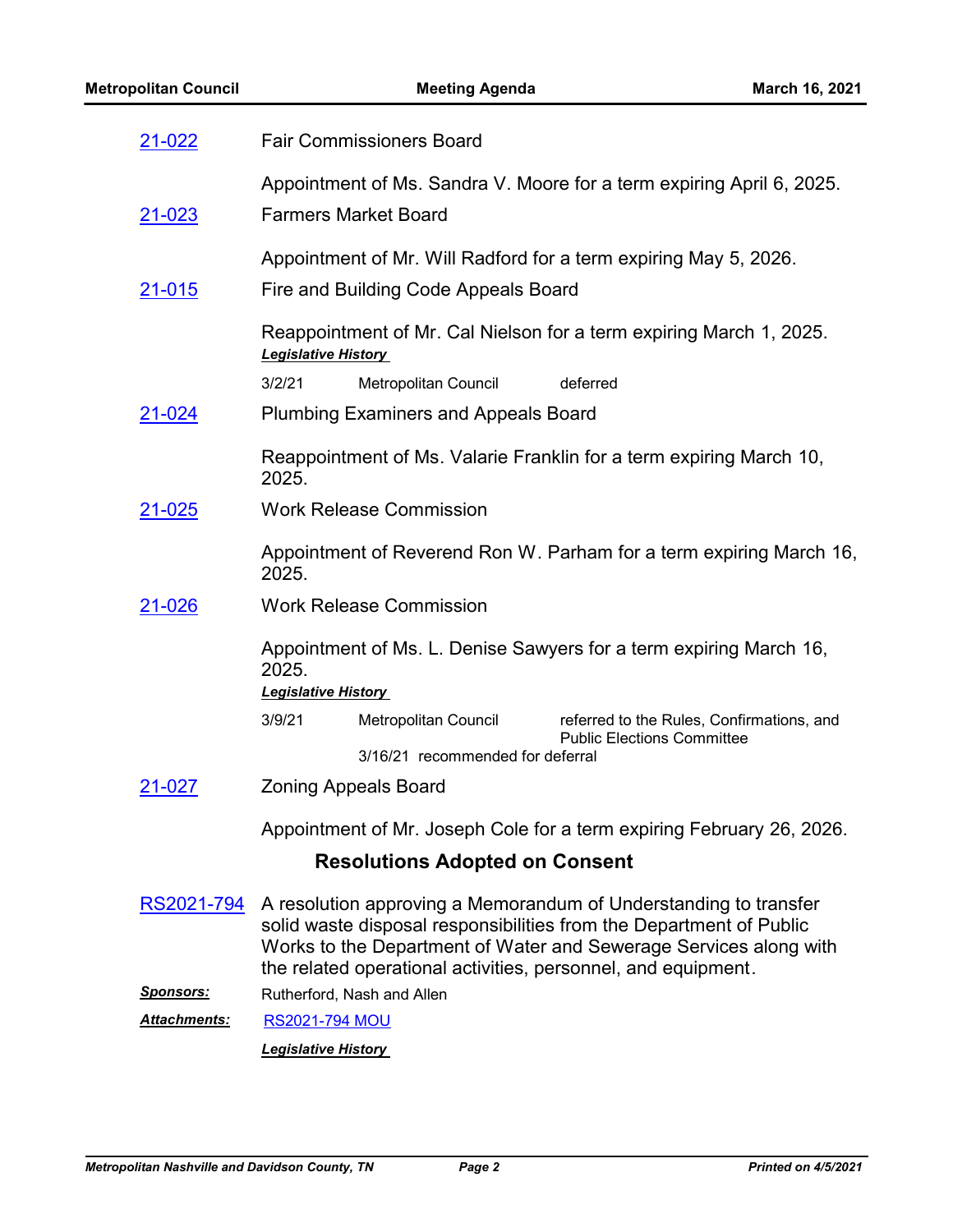| <b>Metropolitan Council</b> |                            | <b>Meeting Agenda</b>                                                     | March 16, 2021                                                                                                                                                                                                                                                                                                                                                    |
|-----------------------------|----------------------------|---------------------------------------------------------------------------|-------------------------------------------------------------------------------------------------------------------------------------------------------------------------------------------------------------------------------------------------------------------------------------------------------------------------------------------------------------------|
|                             | 2/23/21                    | Metropolitan Council                                                      | referred to the Personnel, Public<br>Information, Human Relations, and<br><b>Veterans Committee</b>                                                                                                                                                                                                                                                               |
|                             |                            | recommended for deferral<br>3/2/21<br>3/16/21 recommended for deferral    |                                                                                                                                                                                                                                                                                                                                                                   |
|                             | 2/23/21                    | <b>Metropolitan Council</b><br>3/2/21<br>3/16/21 recommended for deferral | referred to the Public Works Committee<br>recommended for deferral to April 6, 2021                                                                                                                                                                                                                                                                               |
|                             | 3/2/21                     | Metropolitan Council                                                      | deferred                                                                                                                                                                                                                                                                                                                                                          |
|                             | 3/9/21                     | Metropolitan Council                                                      | referred to the Budget and Finance<br>Committee                                                                                                                                                                                                                                                                                                                   |
|                             |                            | 3/15/21 recommended for deferral                                          |                                                                                                                                                                                                                                                                                                                                                                   |
| RS2021-805                  | event.                     |                                                                           | A resolution requesting the Office of the Trustee to allow property tax<br>payments received during the first five days of March to not be<br>considered delinquent as a result of the February 2021 winter weather                                                                                                                                               |
| <u>Sponsors:</u>            | and Allen                  |                                                                           | Hurt, Toombs, Bradford, Rosenberg, Hall, Roberts, Benedict, Hancock, Gamble,<br>Vercher, Porterfield, Nash, Welsch, Hausser, Styles, Syracuse, Suara, Withers, Taylor                                                                                                                                                                                             |
| Attachments:                | RS2021-805                 |                                                                           |                                                                                                                                                                                                                                                                                                                                                                   |
|                             |                            | RS2021-805 Amendment                                                      |                                                                                                                                                                                                                                                                                                                                                                   |
|                             |                            | <b>RS2021-805 Amendment 2</b>                                             |                                                                                                                                                                                                                                                                                                                                                                   |
|                             | <b>Legislative History</b> |                                                                           |                                                                                                                                                                                                                                                                                                                                                                   |
|                             | 3/1/21                     | <b>Budget and Finance</b><br>Committee                                    | approved                                                                                                                                                                                                                                                                                                                                                          |
|                             | 3/2/21                     | Metropolitan Council                                                      | amended                                                                                                                                                                                                                                                                                                                                                           |
|                             | 3/2/21                     | Metropolitan Council                                                      | deferred                                                                                                                                                                                                                                                                                                                                                          |
| RS2021-806                  |                            |                                                                           | A resolution approving amendment two to the Consumer Financial<br>Protection Initiative grant from the Cities for Financial Empowerment<br>Fund, Inc. ("CFE Fund") to the Metropolitan Government, acting by and<br>through the Office of the Mayor, to support municipal engagement to<br>improve the financial stability of low and moderate income households. |
| <b>Sponsors:</b>            |                            | Toombs, Hurt, Welsch and Suara                                            |                                                                                                                                                                                                                                                                                                                                                                   |
| Attachments:                |                            | RS2021-806 Grant Amendment                                                |                                                                                                                                                                                                                                                                                                                                                                   |
|                             | <b>Legislative History</b> |                                                                           |                                                                                                                                                                                                                                                                                                                                                                   |

3/15/21 Budget and Finance **Committee** approved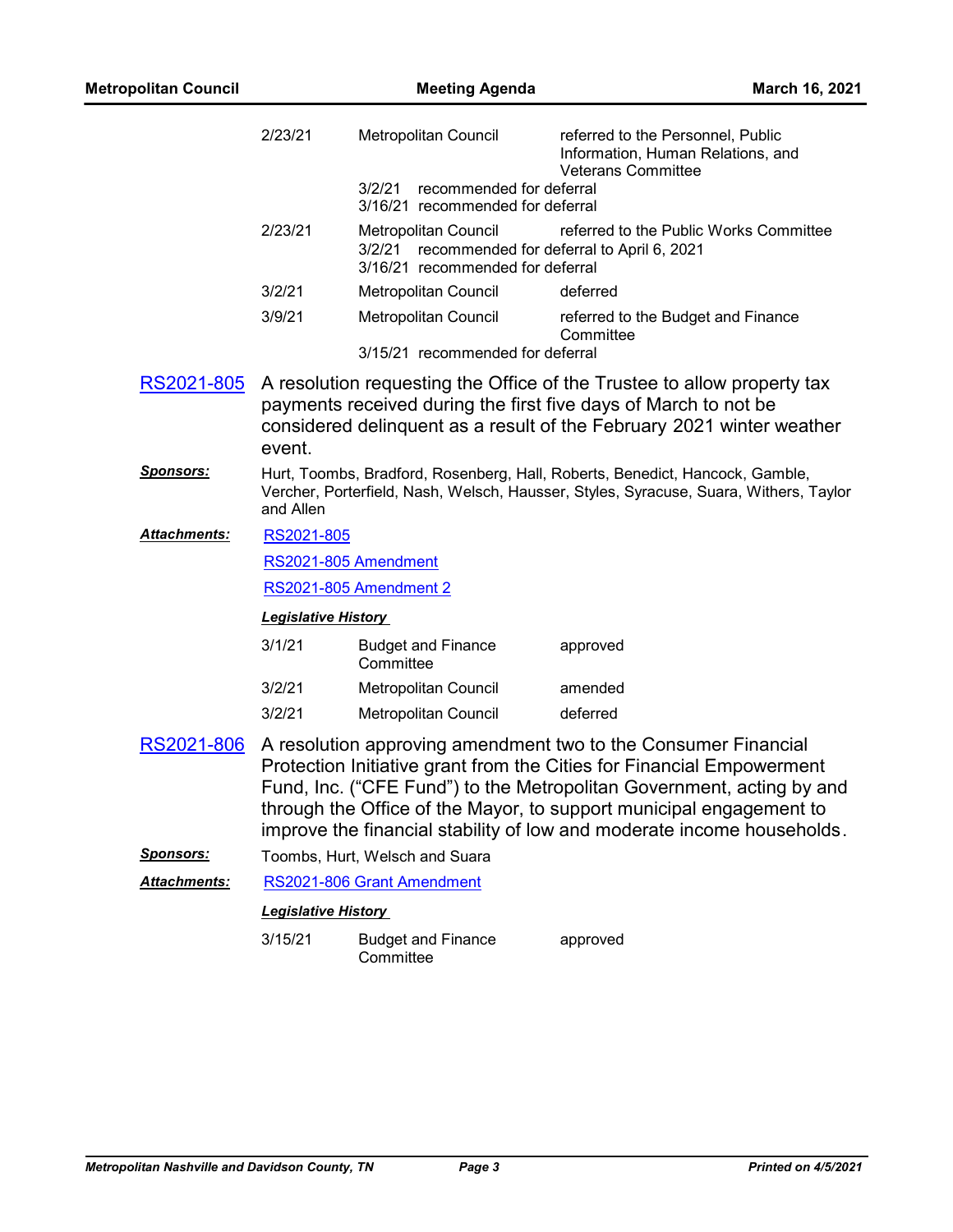| RS2021-807          | A resolution approving an intergovernmental agreement between the<br>State of Tennessee, by and through the Department of Safety and<br>Homeland Security, and the Metropolitan Government of Nashville and<br>Davidson County, by and through the Davidson County Sheriff's Office,<br>for the Commercial Driver License (CDL) Third Party Testing Program. |                                                      |                                                                                                                                                                                                                                                                                     |
|---------------------|--------------------------------------------------------------------------------------------------------------------------------------------------------------------------------------------------------------------------------------------------------------------------------------------------------------------------------------------------------------|------------------------------------------------------|-------------------------------------------------------------------------------------------------------------------------------------------------------------------------------------------------------------------------------------------------------------------------------------|
| <u>Sponsors:</u>    | <b>Toombs and Gamble</b>                                                                                                                                                                                                                                                                                                                                     |                                                      |                                                                                                                                                                                                                                                                                     |
| <b>Attachments:</b> | RS2021-807 Contract                                                                                                                                                                                                                                                                                                                                          |                                                      |                                                                                                                                                                                                                                                                                     |
|                     | <b>Legislative History</b>                                                                                                                                                                                                                                                                                                                                   |                                                      |                                                                                                                                                                                                                                                                                     |
|                     | 3/15/21                                                                                                                                                                                                                                                                                                                                                      | <b>Budget and Finance</b><br>Committee               | approved                                                                                                                                                                                                                                                                            |
| <u>RS2021-808</u>   |                                                                                                                                                                                                                                                                                                                                                              |                                                      | A resolution to approve a lease extension between The Metropolitan<br>Government of Nashville and Davidson County, acting by and through<br>the Davidson County Clerk's Office and Grace's Plaza, LTD., for office<br>space at 4009 Hillsboro Pike. (Proposal No. 2021M-005AG-001). |
| <u>Sponsors:</u>    |                                                                                                                                                                                                                                                                                                                                                              | Pulley, Toombs and Murphy                            |                                                                                                                                                                                                                                                                                     |
| Attachments:        | <b>RS2021-808 Exhibit</b>                                                                                                                                                                                                                                                                                                                                    |                                                      |                                                                                                                                                                                                                                                                                     |
|                     | <b>Legislative History</b>                                                                                                                                                                                                                                                                                                                                   |                                                      |                                                                                                                                                                                                                                                                                     |
|                     | 2/11/21                                                                                                                                                                                                                                                                                                                                                      | <b>Planning Commission</b>                           | approved                                                                                                                                                                                                                                                                            |
|                     | 3/15/21                                                                                                                                                                                                                                                                                                                                                      | <b>Budget and Finance</b><br>Committee               | approved                                                                                                                                                                                                                                                                            |
|                     | 3/15/21                                                                                                                                                                                                                                                                                                                                                      | Planning, Zoning, and<br><b>Historical Committee</b> | approved                                                                                                                                                                                                                                                                            |
| RS2021-809          | (\$25,742,800).                                                                                                                                                                                                                                                                                                                                              |                                                      | A resolution appropriating to certain accounts for the benefit of the<br>Administrative Department, Davidson County Sheriff's Office, Sports<br>Authority, and Metropolitan Action Commission Twenty Five Million<br>Seven Hundred and Forty Two Thousand Eight Hundred Dollars     |
| <b>Sponsors:</b>    | Toombs                                                                                                                                                                                                                                                                                                                                                       |                                                      |                                                                                                                                                                                                                                                                                     |
| <b>Attachments:</b> |                                                                                                                                                                                                                                                                                                                                                              | RS2021-809 Amendment                                 |                                                                                                                                                                                                                                                                                     |
|                     | <b>Legislative History</b>                                                                                                                                                                                                                                                                                                                                   |                                                      |                                                                                                                                                                                                                                                                                     |
|                     | 3/15/21                                                                                                                                                                                                                                                                                                                                                      | <b>Budget and Finance</b><br>Committee               | approved with an amendment                                                                                                                                                                                                                                                          |
| <u>RS2021-810</u>   |                                                                                                                                                                                                                                                                                                                                                              | Nashville and Davidson County.                       | A resolution appropriating the amount of \$18,838,300.00 from the<br>General Fund Reserve Fund for the purchase of equipment and building<br>repairs for various departments of The Metropolitan Government of                                                                      |
| <b>Sponsors:</b>    | Toombs                                                                                                                                                                                                                                                                                                                                                       |                                                      |                                                                                                                                                                                                                                                                                     |
| <b>Attachments:</b> |                                                                                                                                                                                                                                                                                                                                                              | RS2021-810 General Fund Information Sheets           |                                                                                                                                                                                                                                                                                     |
|                     | <b>Legislative History</b>                                                                                                                                                                                                                                                                                                                                   |                                                      |                                                                                                                                                                                                                                                                                     |
|                     | 3/15/21                                                                                                                                                                                                                                                                                                                                                      | <b>Budget and Finance</b><br>Committee               | approved                                                                                                                                                                                                                                                                            |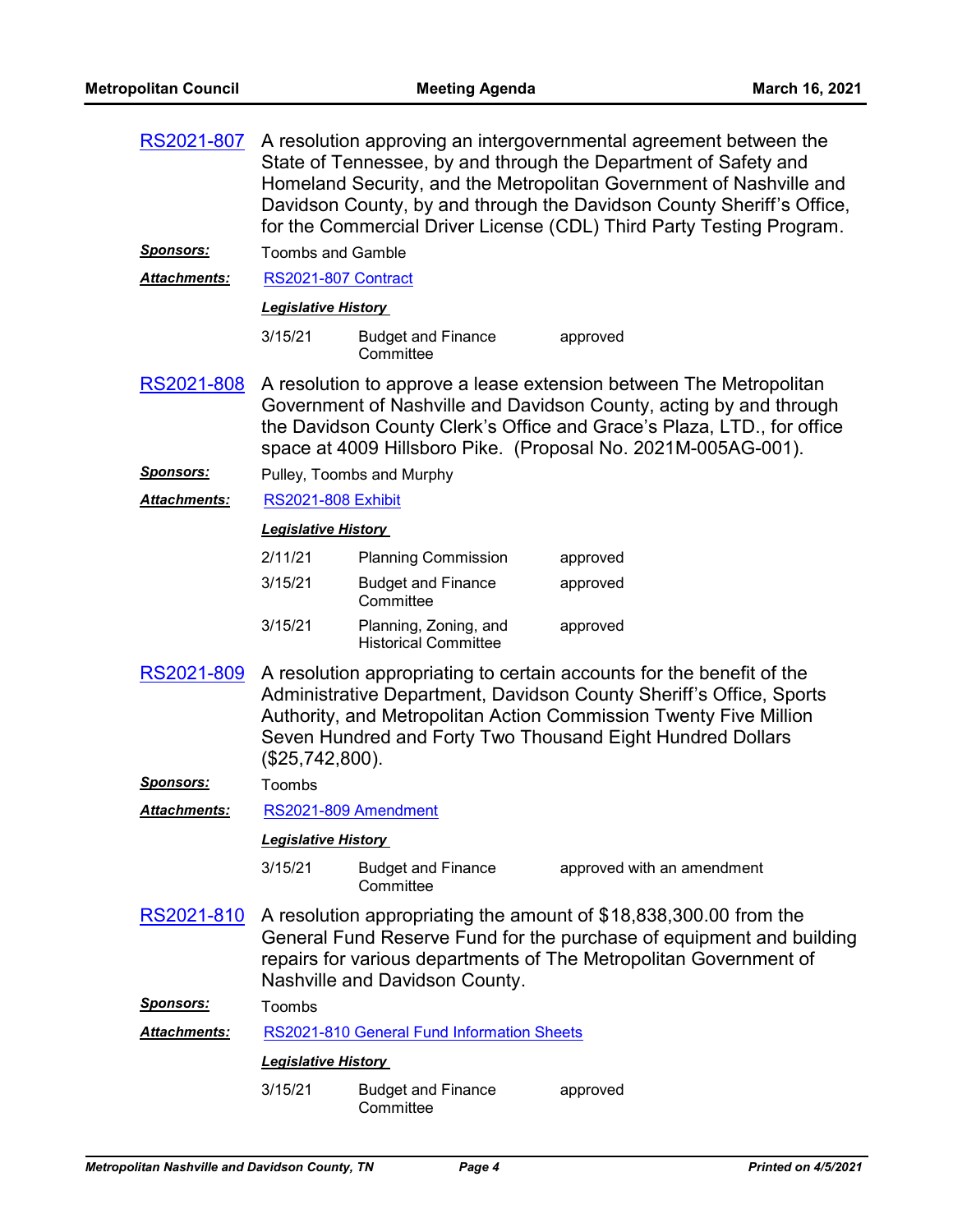| RS2021-811          | A resolution to approve the Second Amendment to two grant contracts<br>for constructing affordable housing between The Metropolitan<br>Government of Nashville and Davidson County, acting by and through<br>the Metropolitan Housing Trust Fund Commission, and Crossroads<br>Campus and Westminster Home Connection. |                                        |                                                                                                                                                                                                                                                                                                                                                 |  |
|---------------------|------------------------------------------------------------------------------------------------------------------------------------------------------------------------------------------------------------------------------------------------------------------------------------------------------------------------|----------------------------------------|-------------------------------------------------------------------------------------------------------------------------------------------------------------------------------------------------------------------------------------------------------------------------------------------------------------------------------------------------|--|
| <u>Sponsors:</u>    | Suara, Toombs and Allen                                                                                                                                                                                                                                                                                                |                                        |                                                                                                                                                                                                                                                                                                                                                 |  |
| <b>Attachments:</b> |                                                                                                                                                                                                                                                                                                                        | RS2021-811 Legislation Packet          |                                                                                                                                                                                                                                                                                                                                                 |  |
|                     | <b>Legislative History</b>                                                                                                                                                                                                                                                                                             |                                        |                                                                                                                                                                                                                                                                                                                                                 |  |
|                     | 3/15/21                                                                                                                                                                                                                                                                                                                | Affordable Housing<br>Committee        | approved                                                                                                                                                                                                                                                                                                                                        |  |
|                     | 3/15/21                                                                                                                                                                                                                                                                                                                | <b>Budget and Finance</b><br>Committee | approved                                                                                                                                                                                                                                                                                                                                        |  |
| RS2021-812          |                                                                                                                                                                                                                                                                                                                        | the COVID-19 pandemic.                 | A resolution approving amendment two to a subrecipient grant<br>agreement from the Metropolitan Development and Housing Agency<br>(MDHA), to the Metropolitan Government, acting by and through the<br>Metropolitan Action Commission, to address rent and mortgage<br>assistance for up to three months for eligible households resulting from |  |
| <u>Sponsors:</u>    |                                                                                                                                                                                                                                                                                                                        | Suara, Toombs, Taylor and Welsch       |                                                                                                                                                                                                                                                                                                                                                 |  |
| <b>Attachments:</b> |                                                                                                                                                                                                                                                                                                                        | RS2021-812 Contract Amendment          |                                                                                                                                                                                                                                                                                                                                                 |  |
|                     |                                                                                                                                                                                                                                                                                                                        | <b>Legislative History</b>             |                                                                                                                                                                                                                                                                                                                                                 |  |
|                     | 3/15/21                                                                                                                                                                                                                                                                                                                | Affordable Housing<br>Committee        | approved                                                                                                                                                                                                                                                                                                                                        |  |
|                     | 3/15/21                                                                                                                                                                                                                                                                                                                | <b>Budget and Finance</b><br>Committee | approved                                                                                                                                                                                                                                                                                                                                        |  |
| RS2021-813          |                                                                                                                                                                                                                                                                                                                        | office equipment purchases.            | A resolution accepting a Victims of Crime Act (VOCA) grant from the<br>Tennessee Department of Finance and Administration, Office of<br>Criminal Justice Programs, to The Metropolitan Government, acting by<br>and through the Metropolitan Nashville Office of Family Safety, to fund                                                         |  |
| <u>Sponsors:</u>    | <b>Toombs and Gamble</b>                                                                                                                                                                                                                                                                                               |                                        |                                                                                                                                                                                                                                                                                                                                                 |  |
| Attachments:        | <b>RS2021-813 Exhibit</b>                                                                                                                                                                                                                                                                                              |                                        |                                                                                                                                                                                                                                                                                                                                                 |  |
|                     | <b>Legislative History</b>                                                                                                                                                                                                                                                                                             |                                        |                                                                                                                                                                                                                                                                                                                                                 |  |
|                     | 3/15/21                                                                                                                                                                                                                                                                                                                | <b>Budget and Finance</b><br>Committee | approved                                                                                                                                                                                                                                                                                                                                        |  |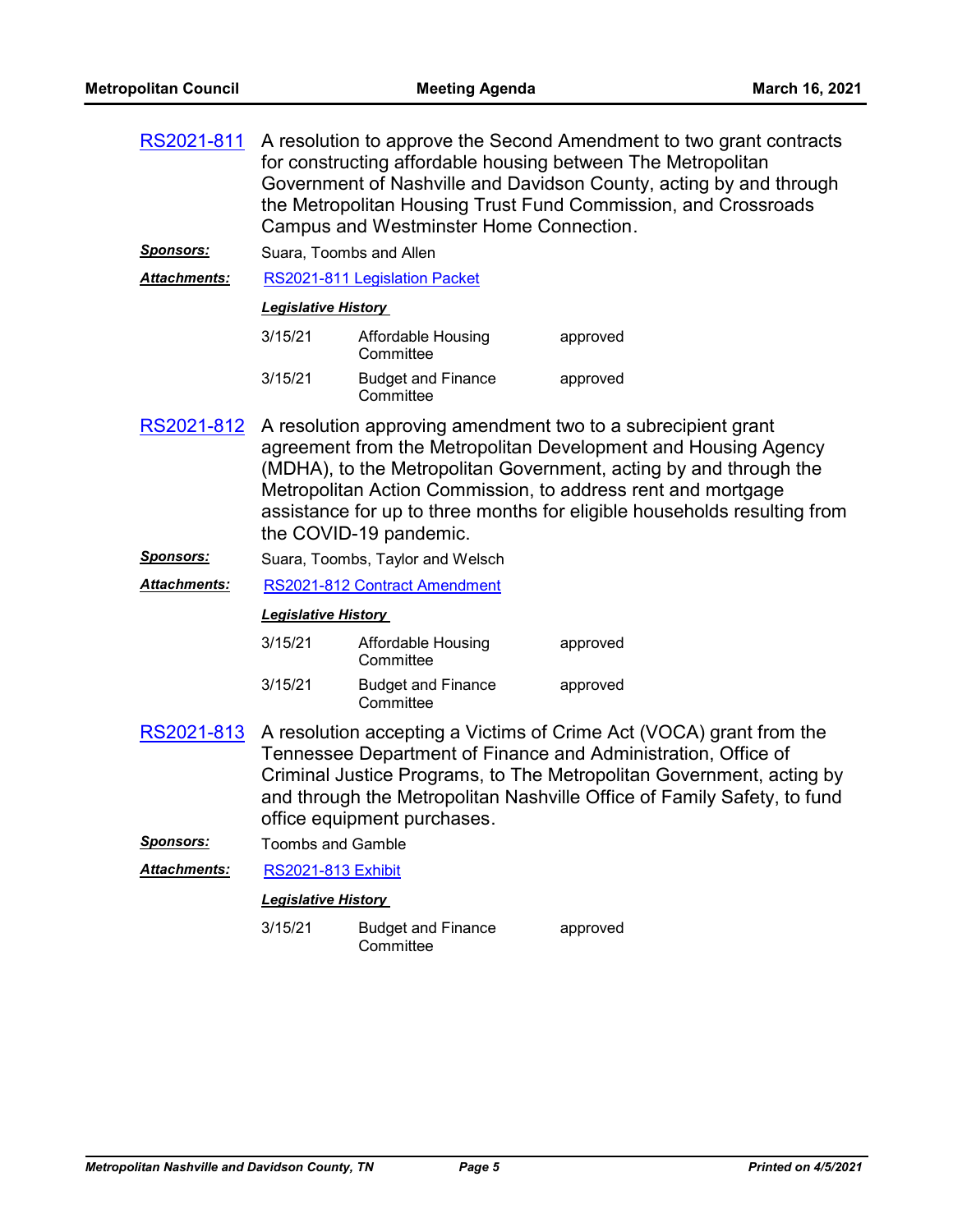| RS2021-814          |                            | high-risk victimization.                          | A resolution approving an application for an Improving Criminal Justice<br>Response to Domestic and Dating Violence, Sexual Assault, and<br>Stalking Grant from the U. S. Department of Justice to The Metropolitan<br>Government of Nashville and Davidson County, acting by and through<br>the Office of Family Safety, to expand high-risk Coordinated Community<br>Response (CCR) teams to reduce the risk of homicide and address |
|---------------------|----------------------------|---------------------------------------------------|----------------------------------------------------------------------------------------------------------------------------------------------------------------------------------------------------------------------------------------------------------------------------------------------------------------------------------------------------------------------------------------------------------------------------------------|
| <u>Sponsors:</u>    |                            | Toombs, Gamble and Suara                          |                                                                                                                                                                                                                                                                                                                                                                                                                                        |
| Attachments:        |                            | RS2021-814 Grant Application                      |                                                                                                                                                                                                                                                                                                                                                                                                                                        |
|                     | <b>Legislative History</b> |                                                   |                                                                                                                                                                                                                                                                                                                                                                                                                                        |
|                     | 3/15/21                    | <b>Budget and Finance</b><br>Committee            | approved                                                                                                                                                                                                                                                                                                                                                                                                                               |
| RS2021-815          |                            | <b>Tuberculosis Trials Consortium studies.</b>    | A resolution approving amendment seven to a contract by and between<br>The Metropolitan Government of Nashville and Davidson County, acting<br>by and through the Metropolitan Board of Health, and Vanderbilt<br>University Medical Center to participate as a member site in the CDC                                                                                                                                                 |
| <u>Sponsors:</u>    |                            | Toombs, Taylor and Welsch                         |                                                                                                                                                                                                                                                                                                                                                                                                                                        |
| Attachments:        |                            | RS2021-815 Contract Amendment                     |                                                                                                                                                                                                                                                                                                                                                                                                                                        |
|                     | <b>Legislative History</b> |                                                   |                                                                                                                                                                                                                                                                                                                                                                                                                                        |
|                     | 3/15/21                    | <b>Budget and Finance</b><br>Committee            | approved                                                                                                                                                                                                                                                                                                                                                                                                                               |
| RS2021-816          | program recipients.        |                                                   | A resolution approving amendments one and two to a grant from the<br>U.S. Department of Health and Human Services to the Metropolitan<br>Government of Nashville and Davidson County, acting by and through<br>the Metropolitan Board of Health, to prepare, prevent, and respond to<br>COVID-19, as needs evolve for clients of Ryan White HIV/AIDS                                                                                   |
| <b>Sponsors:</b>    |                            | Taylor, Welsch and Bradford                       |                                                                                                                                                                                                                                                                                                                                                                                                                                        |
| Attachments:        |                            | RS2021-816 Grant Amendment                        |                                                                                                                                                                                                                                                                                                                                                                                                                                        |
| RS2021-817          |                            | medical services and early intervention services. | A resolution approving amendment one to a grant from the Tennessee<br>Department of Health to The Metropolitan Government, acting by and<br>through the Metropolitan Board of Health, to provide HIV/AIDS core                                                                                                                                                                                                                         |
| <u>Sponsors:</u>    |                            | Toombs, Taylor, Welsch and Bradford               |                                                                                                                                                                                                                                                                                                                                                                                                                                        |
| <b>Attachments:</b> |                            | RS2021-817 Grant Amendment                        |                                                                                                                                                                                                                                                                                                                                                                                                                                        |
|                     | <b>Legislative History</b> |                                                   |                                                                                                                                                                                                                                                                                                                                                                                                                                        |
|                     | 3/15/21                    | <b>Budget and Finance</b><br>Committee            | approved                                                                                                                                                                                                                                                                                                                                                                                                                               |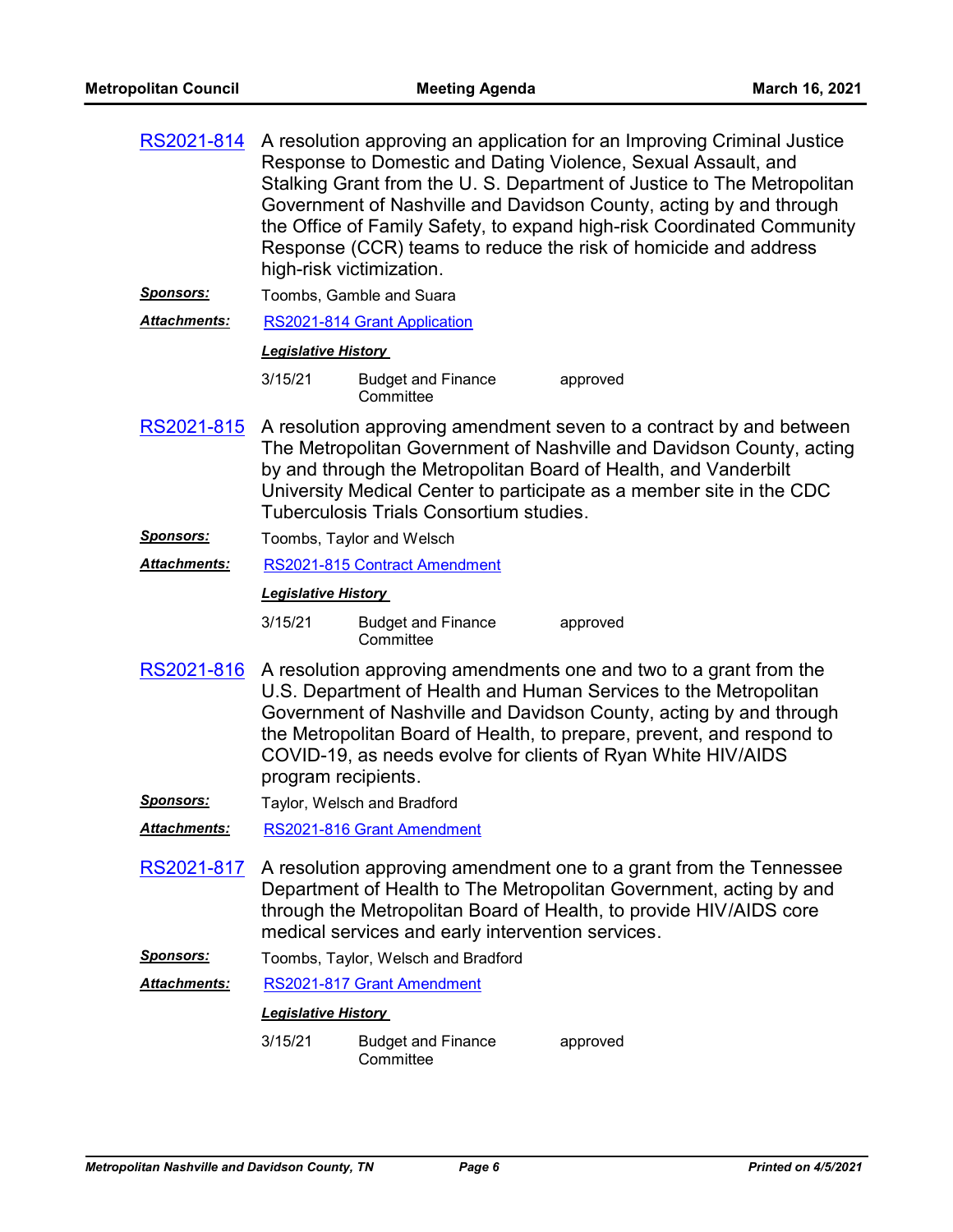| RS2021-818          | Nashville.                 |                                        | A resolution approving a contract by and between The Metropolitan<br>Government of Nashville and Davidson County, acting by and through<br>the Metropolitan Board of Health, and Nurture the Next to provide<br>funding for a program coordinator for the collective impact initiative, ACE                                                             |
|---------------------|----------------------------|----------------------------------------|---------------------------------------------------------------------------------------------------------------------------------------------------------------------------------------------------------------------------------------------------------------------------------------------------------------------------------------------------------|
| <u>Sponsors:</u>    |                            | Toombs, Taylor and Welsch              |                                                                                                                                                                                                                                                                                                                                                         |
| Attachments:        | RS2021-818 Contract        |                                        |                                                                                                                                                                                                                                                                                                                                                         |
|                     | <b>Legislative History</b> |                                        |                                                                                                                                                                                                                                                                                                                                                         |
|                     | 3/15/21                    | <b>Budget and Finance</b><br>Committee | approved                                                                                                                                                                                                                                                                                                                                                |
| <u>RS2021-819</u>   |                            |                                        | A resolution accepting an Emergency Medical Service (EMS)<br>Ambulance Assistance Program Grant from Horne, LLP, in conjunction<br>with the Tennessee Department of Health, to the Metropolitan<br>Government, acting by and through the Metropolitan Nashville Fire<br>Department, for the purchase and installation of ambulance lighting.            |
| <u>Sponsors:</u>    | <b>Toombs and Gamble</b>   |                                        |                                                                                                                                                                                                                                                                                                                                                         |
| Attachments:        |                            | RS2021-819 Grant Summary               |                                                                                                                                                                                                                                                                                                                                                         |
|                     | <b>Legislative History</b> |                                        |                                                                                                                                                                                                                                                                                                                                                         |
|                     | 3/15/21                    | <b>Budget and Finance</b><br>Committee | approved                                                                                                                                                                                                                                                                                                                                                |
| RS2021-820          |                            | environmental hazards.                 | A resolution accepting a Homeland Security Grant from the Tennessee<br>Emergency Management Agency to The Metropolitan Government of<br>Nashville and Davidson County, acting by and through the Office of<br>Emergency Management, to fund costs related to enhancing cyber risk<br>assessment, terrorism prevention, catastrophic event response, and |
| <u>Sponsors:</u>    |                            | Toombs, Gamble and Suara               |                                                                                                                                                                                                                                                                                                                                                         |
| <b>Attachments:</b> |                            | RS2021-820 Legislation Packet          |                                                                                                                                                                                                                                                                                                                                                         |
|                     | <b>Legislative History</b> |                                        |                                                                                                                                                                                                                                                                                                                                                         |
|                     | 3/15/21                    | <b>Budget and Finance</b><br>Committee | approved                                                                                                                                                                                                                                                                                                                                                |
| <u>RS2021-821</u>   |                            | Judgments and Losses Fund.             | A resolution authorizing the Metropolitan Department of Law to<br>compromise and settle the civil rights claim of Daniel Hambrick against<br>the Metropolitan Government of Nashville and Davidson County in the<br>amount of \$2,250,000.00, with said amount to be paid out of the                                                                    |
| <b>Sponsors:</b>    | Toombs and Welsch          |                                        |                                                                                                                                                                                                                                                                                                                                                         |
| <b>Attachments:</b> |                            | RS2021-821 Letter to Clerk             |                                                                                                                                                                                                                                                                                                                                                         |
|                     | <b>Legislative History</b> |                                        |                                                                                                                                                                                                                                                                                                                                                         |
|                     | 3/15/21                    | <b>Budget and Finance</b><br>Committee | approved                                                                                                                                                                                                                                                                                                                                                |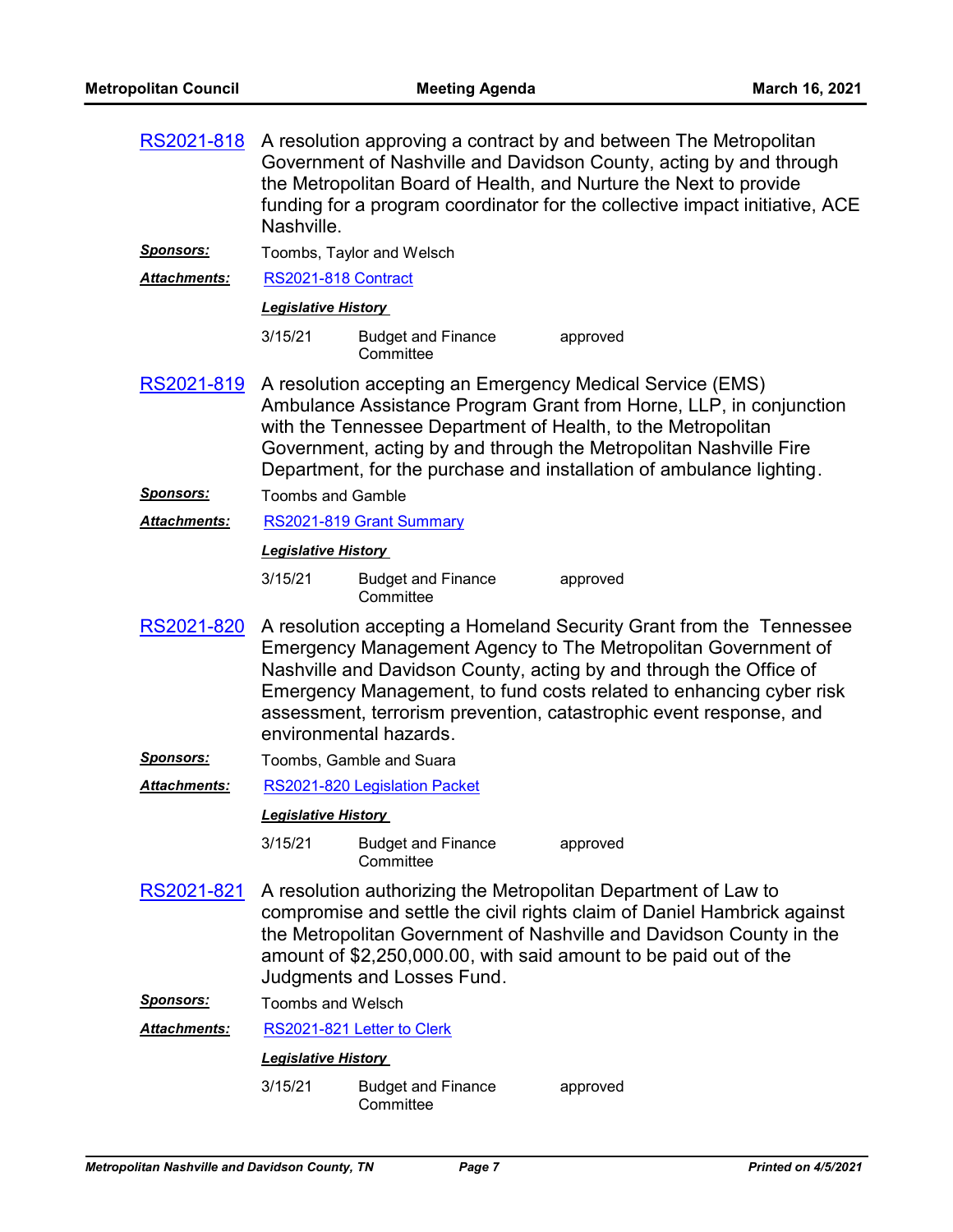| RS2021-822          | 2021M-008EN-001).          |                                                      | A resolution authorizing Muse Nashville, LLC to construct and install an<br>aerial encroachment at 65 Lindsley Avenue. (Proposal No.                                                                                                                                                                                                                                                                                                                                                                                                                   |
|---------------------|----------------------------|------------------------------------------------------|--------------------------------------------------------------------------------------------------------------------------------------------------------------------------------------------------------------------------------------------------------------------------------------------------------------------------------------------------------------------------------------------------------------------------------------------------------------------------------------------------------------------------------------------------------|
| <u>Sponsors:</u>    |                            | OConnell, Murphy and Nash                            |                                                                                                                                                                                                                                                                                                                                                                                                                                                                                                                                                        |
| Attachments:        |                            | RS2021-822 Insurance Certificate                     |                                                                                                                                                                                                                                                                                                                                                                                                                                                                                                                                                        |
|                     |                            | RS2021-822 License Agreement                         |                                                                                                                                                                                                                                                                                                                                                                                                                                                                                                                                                        |
|                     | <b>Legislative History</b> |                                                      |                                                                                                                                                                                                                                                                                                                                                                                                                                                                                                                                                        |
|                     | 2/11/21                    | <b>Planning Commission</b>                           | approved                                                                                                                                                                                                                                                                                                                                                                                                                                                                                                                                               |
|                     | 3/15/21                    | Planning, Zoning, and<br><b>Historical Committee</b> | approved                                                                                                                                                                                                                                                                                                                                                                                                                                                                                                                                               |
| RS2021-823          | 2021M-009EN-001).          |                                                      | A resolution authorizing Café Intermezzo, Inc. to construct and install an<br>aerial encroachment at 205 Demonbreun Street. (Proposal No.                                                                                                                                                                                                                                                                                                                                                                                                              |
| <u>Sponsors:</u>    |                            | OConnell, Murphy and Nash                            |                                                                                                                                                                                                                                                                                                                                                                                                                                                                                                                                                        |
| <b>Attachments:</b> |                            | RS2021-823 Insurance Certificate                     |                                                                                                                                                                                                                                                                                                                                                                                                                                                                                                                                                        |
|                     |                            | RS2021-823 License Agreement                         |                                                                                                                                                                                                                                                                                                                                                                                                                                                                                                                                                        |
|                     | <b>Legislative History</b> |                                                      |                                                                                                                                                                                                                                                                                                                                                                                                                                                                                                                                                        |
|                     | 2/19/21                    | <b>Planning Commission</b>                           | approved                                                                                                                                                                                                                                                                                                                                                                                                                                                                                                                                               |
|                     | 3/15/21                    | Planning, Zoning, and<br><b>Historical Committee</b> | approved                                                                                                                                                                                                                                                                                                                                                                                                                                                                                                                                               |
| RS2021-824          | 2020M-038EN-001).          |                                                      | A resolution authorizing Regions Financial Corporation to construct and<br>install an aerial encroachment at 301 Donelson Pike. (Proposal No.                                                                                                                                                                                                                                                                                                                                                                                                          |
|                     |                            |                                                      |                                                                                                                                                                                                                                                                                                                                                                                                                                                                                                                                                        |
| <u>Sponsors:</u>    |                            | Rhoten, Murphy and Nash                              |                                                                                                                                                                                                                                                                                                                                                                                                                                                                                                                                                        |
| <b>Attachments:</b> |                            | RS2021-824 Legislation Packet                        |                                                                                                                                                                                                                                                                                                                                                                                                                                                                                                                                                        |
|                     | <b>Legislative History</b> |                                                      |                                                                                                                                                                                                                                                                                                                                                                                                                                                                                                                                                        |
|                     | 12/16/20                   | <b>Planning Commission</b>                           | approved                                                                                                                                                                                                                                                                                                                                                                                                                                                                                                                                               |
|                     | 3/15/21                    | Planning, Zoning, and<br><b>Historical Committee</b> | approved                                                                                                                                                                                                                                                                                                                                                                                                                                                                                                                                               |
| RS2021-825          |                            |                                                      | A resolution approving Supplement #1 to an Intergovernmental<br>Agreement by and between the State of Tennessee, Department of<br>Transportation, and The Metropolitan Government of Nashville and<br>Davidson County, acting by and through the Department of Water and<br>Sewerage Services, to construct PIN Number 103764.00, SR-112,<br>(Clarksville Highway), from SR-12 (Ashland City Highway) to SR-155<br>(Briley Parkway), State Project No. 19046-2214-14, MWS Project Nos.<br>16-SC-0034 and 16-WC-0042 and Proposal No. 2017M-014AG-002). |
| <b>Sponsors:</b>    |                            | Hall, Toombs, Murphy and Nash                        |                                                                                                                                                                                                                                                                                                                                                                                                                                                                                                                                                        |
| Attachments:        |                            | RS2021-825 Contract Supplement                       |                                                                                                                                                                                                                                                                                                                                                                                                                                                                                                                                                        |
|                     | <b>Legislative History</b> |                                                      |                                                                                                                                                                                                                                                                                                                                                                                                                                                                                                                                                        |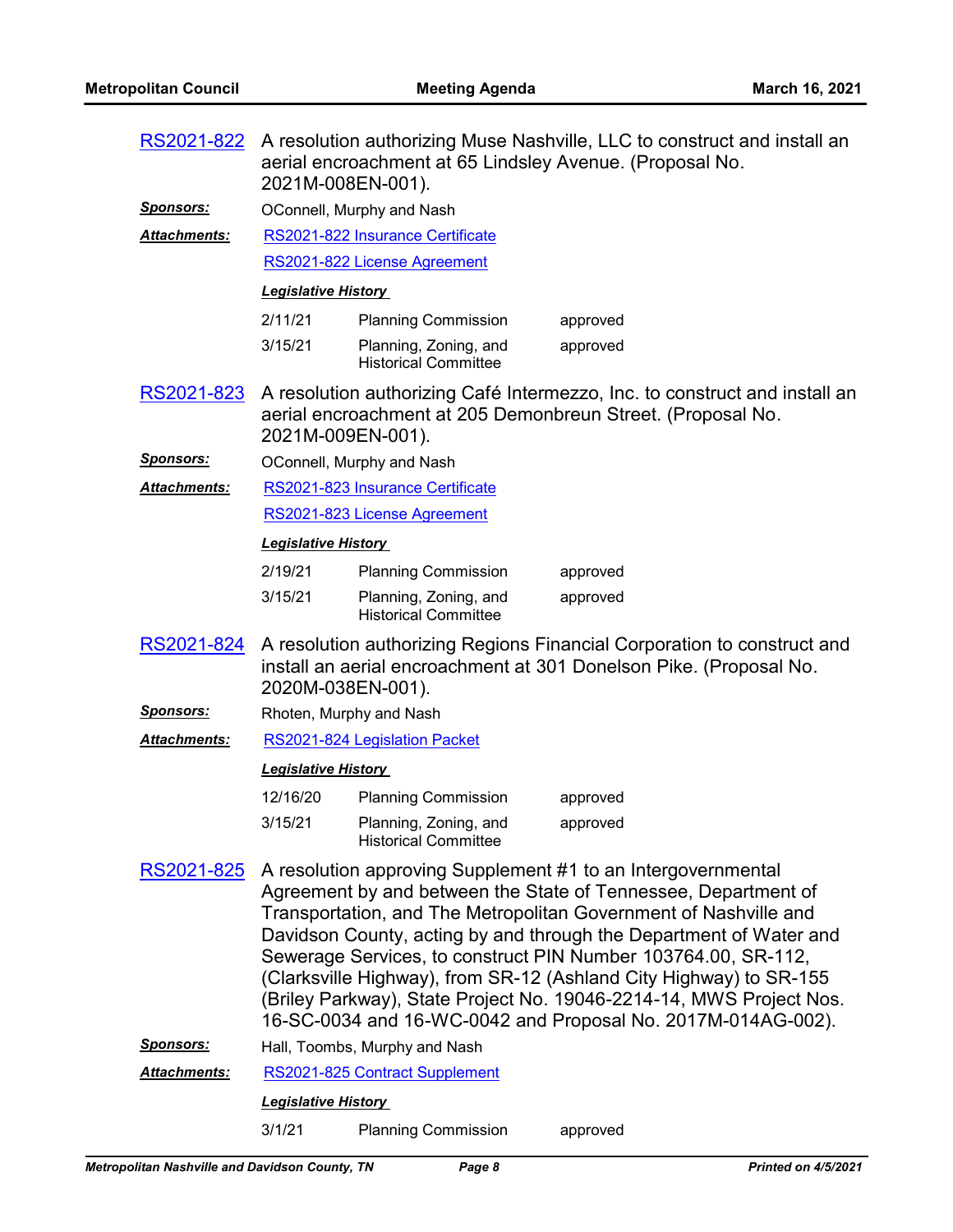| <b>Metropolitan Council</b> |                                                   | <b>Meeting Agenda</b>                                |                                                                                                                                                                                                                                                                                                                                                  | March 16, 2021 |
|-----------------------------|---------------------------------------------------|------------------------------------------------------|--------------------------------------------------------------------------------------------------------------------------------------------------------------------------------------------------------------------------------------------------------------------------------------------------------------------------------------------------|----------------|
|                             | 3/15/21                                           | <b>Budget and Finance</b><br>Committee               | approved                                                                                                                                                                                                                                                                                                                                         |                |
|                             | 3/15/21                                           | Planning, Zoning, and<br><b>Historical Committee</b> | approved                                                                                                                                                                                                                                                                                                                                         |                |
| RS2021-826                  |                                                   | County. (MWS Project No. 5110 EWP)                   | A resolution approving an amendment to the Cooperative Agreement<br>with the United States Department of Agriculture - National Resources<br>Conservation Service to stabilize the stream banks and protect a main<br>sewer line along Mansker Creek near Old Springfield Pike in Davidson                                                       |                |
| <b>Sponsors:</b>            |                                                   | Young, Toombs and Nash                               |                                                                                                                                                                                                                                                                                                                                                  |                |
| Attachments:                |                                                   | RS2021-826 Contract Amendment                        |                                                                                                                                                                                                                                                                                                                                                  |                |
|                             | <b>Legislative History</b>                        |                                                      |                                                                                                                                                                                                                                                                                                                                                  |                |
|                             | 3/15/21                                           | <b>Budget and Finance</b><br>Committee               | approved                                                                                                                                                                                                                                                                                                                                         |                |
| RS2021-827                  |                                                   |                                                      | A resolution to amend Ordinance No. BL2020-589 to authorize The<br>Metropolitan Government of Nashville and Davidson County to accept<br>additional sanitary sewer main, for property located at Burkitt Road<br>(unnumbered), also known as Burkitt Ridge Phase 5 (MWS Project Nos.<br>20-WL-40 and 20-SL-75 and Proposal No. 2020M-101ES-002). |                |
| <u>Sponsors:</u>            |                                                   | Rutherford, Murphy and Nash                          |                                                                                                                                                                                                                                                                                                                                                  |                |
| Attachments:                | <b>RS2021-827 Exhibit</b>                         |                                                      |                                                                                                                                                                                                                                                                                                                                                  |                |
|                             | <b>Legislative History</b>                        |                                                      |                                                                                                                                                                                                                                                                                                                                                  |                |
|                             | 2/11/21                                           | <b>Planning Commission</b>                           | approved                                                                                                                                                                                                                                                                                                                                         |                |
|                             | 3/15/21                                           | Planning, Zoning, and<br><b>Historical Committee</b> | approved                                                                                                                                                                                                                                                                                                                                         |                |
| RS2021-828                  | recent winter storm.                              |                                                      | A resolution honoring the workers who assisted Nashville throughout the                                                                                                                                                                                                                                                                          |                |
| <u>Sponsors:</u>            | <b>Legislative History</b>                        |                                                      | Styles, Rosenberg, OConnell, Nash, Bradford, Cash, Johnston, Syracuse, Suara,<br>Pulley, Hausser, Allen, Evans, Toombs, Benedict, Druffel, Gamble, Glover, Hagar, Hall,<br>Hancock, Henderson, Hurt, Mendes, Murphy, Parker, Rhoten, Roberts, Rutherford,<br>Sepulveda, Sledge, Swope, Taylor, VanReece, Vercher, Welsch, Withers and Lee        |                |
|                             | 3/9/21                                            | Metropolitan Council                                 | filed                                                                                                                                                                                                                                                                                                                                            |                |
| RS2021-829                  |                                                   | A Resolution honoring the life of Elizabeth Duff.    |                                                                                                                                                                                                                                                                                                                                                  |                |
| <u>Sponsors:</u>            | Lee, Hurt and Suara<br><b>Legislative History</b> |                                                      |                                                                                                                                                                                                                                                                                                                                                  |                |
|                             | 3/9/21                                            | Metropolitan Council                                 | filed                                                                                                                                                                                                                                                                                                                                            |                |
| <u>RS2021-830</u>           |                                                   | School State Basketball Championship team.           | A resolution recognizing the 55th Anniversary of the 1966 Pearl High                                                                                                                                                                                                                                                                             |                |
| <u>Sponsors:</u>            | <b>Legislative History</b>                        | Hurt, Suara, Pulley, Toombs, Allen and Henderson     |                                                                                                                                                                                                                                                                                                                                                  |                |
|                             | 3/9/21                                            | Metropolitan Council                                 | filed                                                                                                                                                                                                                                                                                                                                            |                |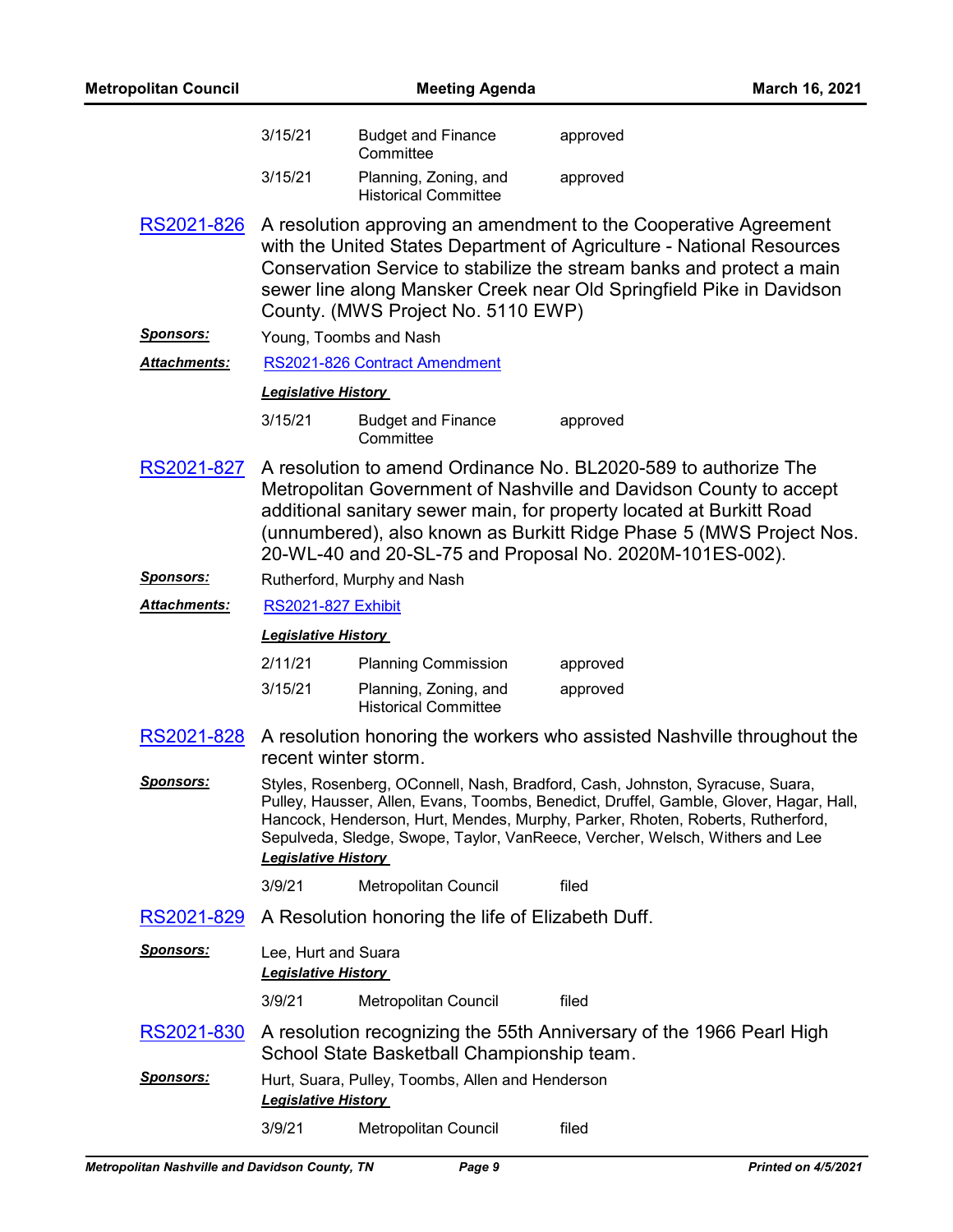A resolution recognizing the month of March as "Women's History Month" in Nashville and Davidson County, and further recognizing the contributions of Diane Nash as part of the month-long celebration. [RS2021-831](http://nashville.legistar.com/gateway.aspx?m=l&id=/matter.aspx?key=2035)

*Sponsors:* VanReece, Suara, Allen, Benedict, Styles, Gamble, Vercher, Evans, Welsch, Toombs, Hancock, Hurt, Hausser and Porterfield *Legislative History* 

3/9/21 Metropolitan Council filed

## **Late Resolutions**

A resolution accepting a grant from State Farm to The Metropolitan Government of Nashville and Davidson County, acting by and through the Nashville Fire Department, for the acquisition and training of an accelerant detection canine team. [RS2021-832](http://nashville.legistar.com/gateway.aspx?m=l&id=/matter.aspx?key=2045)

*Sponsors:* Toombs

*Attachments:* [RS2021-832 Grant Exhibit](http://nashville.legistar.com/gateway.aspx?M=F&ID=e73e03ac-65db-4678-8256-40c973228052.pdf)

*Legislative History* 

| 3/15/21 | <b>Budget and Finance</b> | approved |
|---------|---------------------------|----------|
|         | Committee                 |          |

- [RS2021-833](http://nashville.legistar.com/gateway.aspx?m=l&id=/matter.aspx?key=2043) A resolution expressing opposition to House Bill 1280/Senate Bill 1342 which proposes to mandate nonpartisan races for all offices elected in countywide elections in Davidson County and Shelby County.
- *Sponsors:* Vercher and Allen

*Attachments:* [RS2021-833](http://nashville.legistar.com/gateway.aspx?M=F&ID=88989c51-985d-493a-9c4e-1e5a19d3f07e.pdf)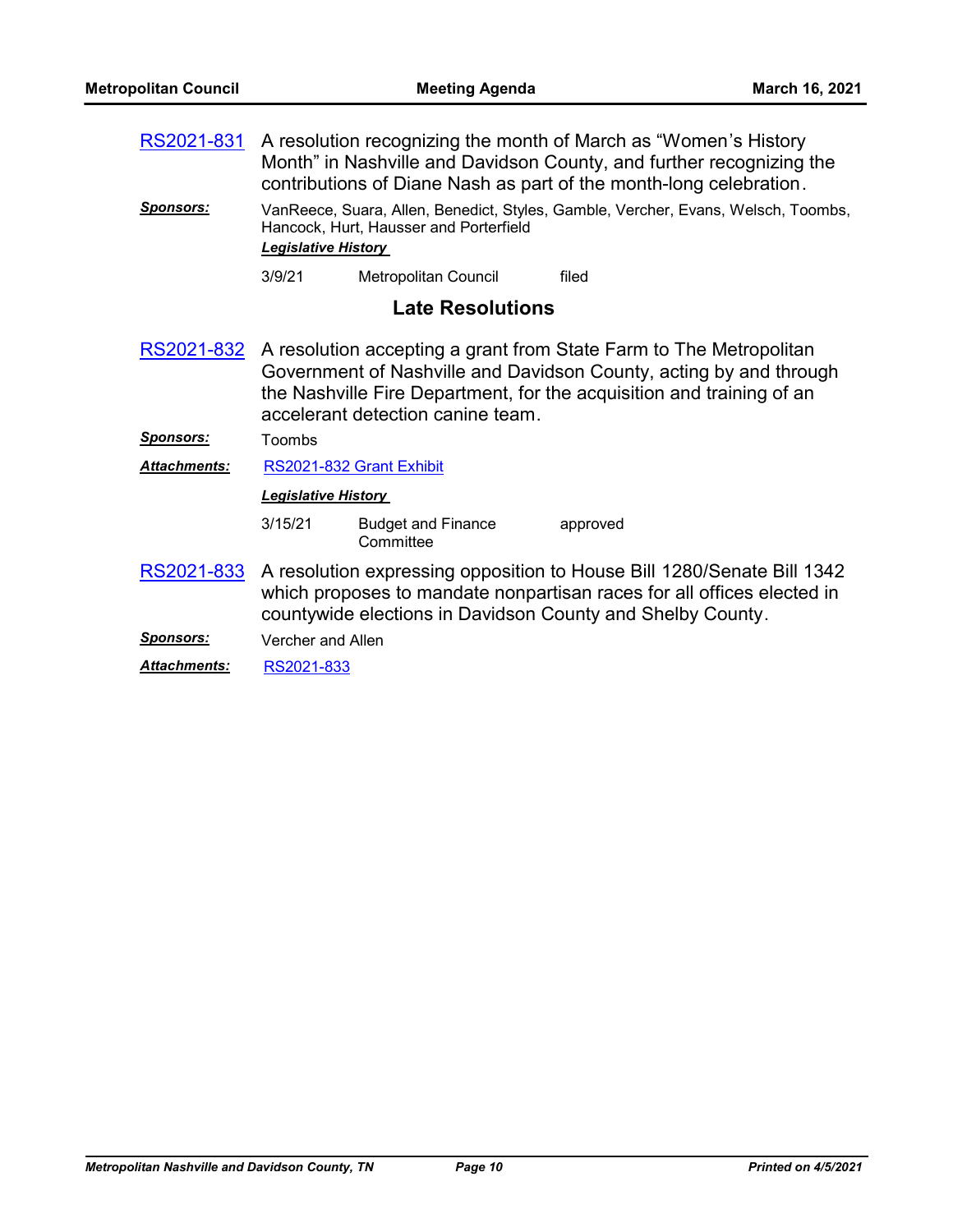# **Bills on Introduction and First Reading**

| BL2021-675        | An Ordinance to amend Chapter 3.52 of the Metropolitan Code<br>pertaining to Councilmember compensation studies. |                                      |                                                                                                                                                                                                                    |
|-------------------|------------------------------------------------------------------------------------------------------------------|--------------------------------------|--------------------------------------------------------------------------------------------------------------------------------------------------------------------------------------------------------------------|
| <u>Sponsors:</u>  | <b>Toombs and Styles</b><br><b>Legislative History</b>                                                           |                                      |                                                                                                                                                                                                                    |
|                   | 3/9/21                                                                                                           | Metropolitan Council                 | filed                                                                                                                                                                                                              |
| BL2021-676        |                                                                                                                  | contract requirements.               | An ordinance amending Title 4 of the Metropolitan Code pertaining to<br>the membership of the Procurement Standards Board and certain                                                                              |
| <u> Sponsors:</u> | <b>Legislative History</b>                                                                                       | Rutherford, Welsch, Nash and Withers | Sepulveda, Porterfield, Bradford, Styles, Rosenberg, Toombs, Vercher, Suara, Taylor,<br>OConnell, Gamble, Benedict, VanReece, Hurt, Young, Sledge, Lee, Parker, Hausser,                                           |
|                   | 3/9/21                                                                                                           | Metropolitan Council                 | filed                                                                                                                                                                                                              |
| BL2021-677        |                                                                                                                  | relating to waste management.        | An ordinance amending Metro Code Chapter 10.20 Waste Management<br>by adding Article V to allow for the Metropolitan Government to recover<br>costs for development plans review by the Department of Public Works |
| <u>Sponsors:</u>  | Allen, Nash and Sledge                                                                                           |                                      |                                                                                                                                                                                                                    |
| BL2021-678        | petroleum gas.                                                                                                   |                                      | An ordinance amending Chapter 12.68 of the Metropolitan Code of<br>Laws by adding a section regulating the transportation of liquefied                                                                             |
| <b>Sponsors:</b>  | OConnell                                                                                                         |                                      |                                                                                                                                                                                                                    |
| BL2021-679        |                                                                                                                  |                                      | An ordinance amending Title 13 of the Metropolitan Code of Laws to<br>clarify exemptions applicable to vehicle emissions sensors.                                                                                  |
| <b>Sponsors:</b>  | Rosenberg<br>Legislative History                                                                                 |                                      |                                                                                                                                                                                                                    |
|                   | 3/9/21                                                                                                           | Metropolitan Council                 | filed                                                                                                                                                                                                              |
| BL2021-680        | property.                                                                                                        |                                      | An Ordinance to amend Section 16.04.200 of the Metropolitan Code to<br>require fence cross beams and bracing to face the interior of the                                                                           |
| <b>Sponsors:</b>  | Hurt<br><b>Legislative History</b>                                                                               |                                      |                                                                                                                                                                                                                    |
|                   | 3/9/21                                                                                                           | Metropolitan Council                 | filed                                                                                                                                                                                                              |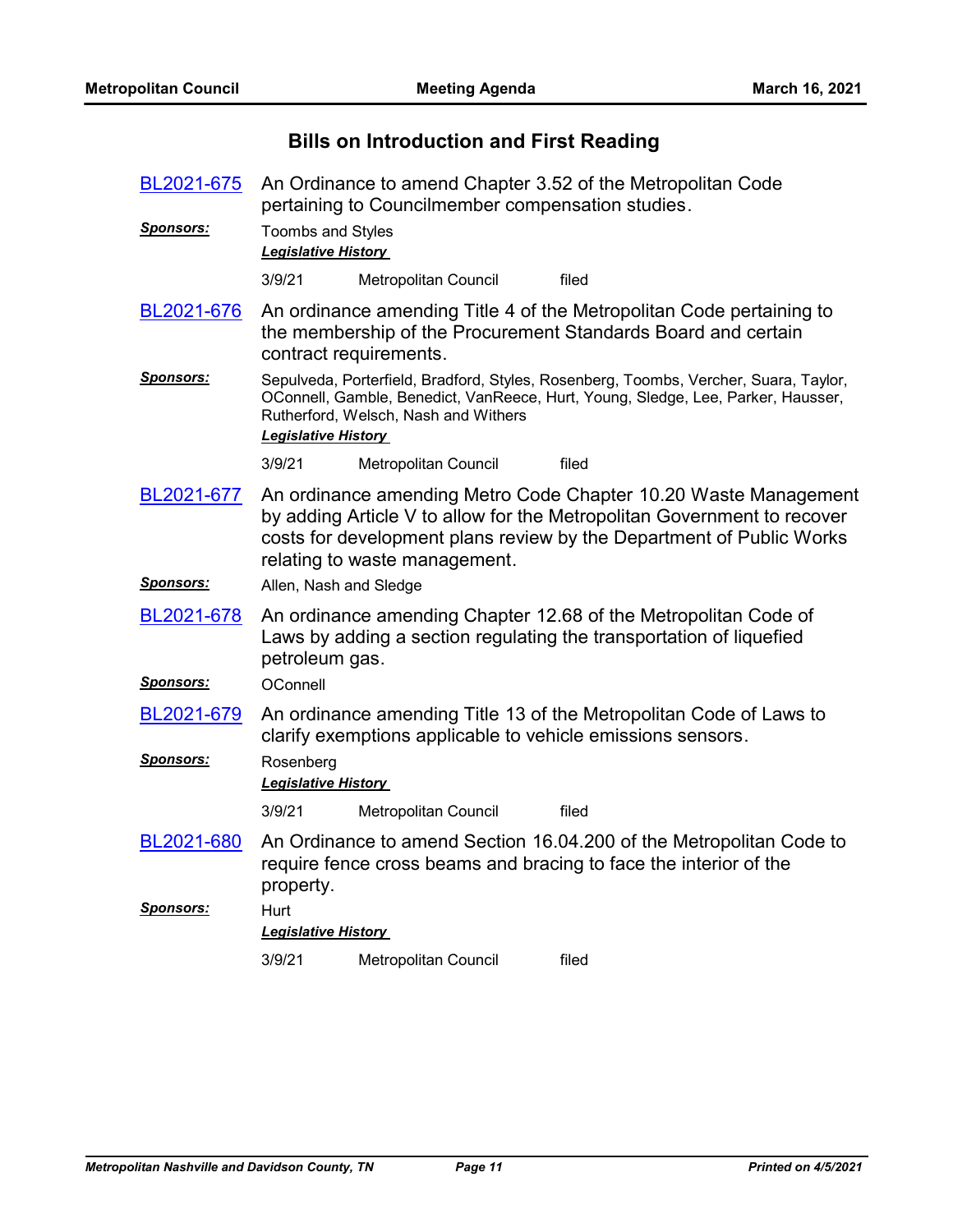| BL2021-681           | An ordinance to amend the Geographic Information Systems Street and<br>Alley Centerline Layer for the Metropolitan Government of Nashville and<br>Davidson County, by renaming a portion of Division Street from 8th<br>Avenue South to 9th Avenue South to "Old Division Street". (Proposal<br>Number 2021M-001SR-001).                                                                                                           |
|----------------------|------------------------------------------------------------------------------------------------------------------------------------------------------------------------------------------------------------------------------------------------------------------------------------------------------------------------------------------------------------------------------------------------------------------------------------|
| <u>Sponsors:</u>     | OConnell, Murphy and Nash                                                                                                                                                                                                                                                                                                                                                                                                          |
| Attachments:         | BL2021-681 Property Map                                                                                                                                                                                                                                                                                                                                                                                                            |
|                      | <b>Historical Commission Staff Report</b>                                                                                                                                                                                                                                                                                                                                                                                          |
|                      | <b>Legislative History</b>                                                                                                                                                                                                                                                                                                                                                                                                         |
|                      | 2/11/21<br><b>Planning Commission</b><br>approved with conditions                                                                                                                                                                                                                                                                                                                                                                  |
| BL2021-682           | An Ordinance authorizing Mill Creek Residential Trust, LLC to install,<br>construct and maintain underground and aerial encroachments in the<br>right-of-way located at 810 Division Street. (Proposal No.<br>2021M-005EN-001).                                                                                                                                                                                                    |
| <u>Sponsors:</u>     | OConnell, Murphy and Nash                                                                                                                                                                                                                                                                                                                                                                                                          |
| <b>Attachments:</b>  | BL2021-682 Agreement                                                                                                                                                                                                                                                                                                                                                                                                               |
|                      | BL2021-682 Encroachment                                                                                                                                                                                                                                                                                                                                                                                                            |
|                      | BL2021-682 Insurance Certificate                                                                                                                                                                                                                                                                                                                                                                                                   |
|                      | <b>Legislative History</b>                                                                                                                                                                                                                                                                                                                                                                                                         |
|                      | 2/11/21<br><b>Planning Commission</b><br>approved                                                                                                                                                                                                                                                                                                                                                                                  |
| BL2021-683           | An ordinance authorizing The Metropolitan Government of Nashville and<br>Davidson County to abandon existing public sanitary sewer main, a<br>sanitary sewer manhole and easements, and to accept new sanitary<br>sewer mains, sanitary sewer manholes and easements, for five<br>properties located on Neely's Bend Road, also known as Fox Valley<br>subdivision (MWS Project No.19-SL-182 and Proposal No.<br>2021M-012ES-001). |
| <b>Sponsors:</b>     | Hancock, Murphy and Nash                                                                                                                                                                                                                                                                                                                                                                                                           |
| Attachments:         | <b>BL2021-683 Exhibit</b>                                                                                                                                                                                                                                                                                                                                                                                                          |
|                      | <b>Legislative History</b>                                                                                                                                                                                                                                                                                                                                                                                                         |
|                      | 2/11/21<br><b>Planning Commission</b><br>approved                                                                                                                                                                                                                                                                                                                                                                                  |
| BL2021-684           | An ordinance authorizing The Metropolitan Government of Nashville and<br>Davidson County to accept new public water and sanitary sewer mains,<br>fire hydrant assemblies, sanitary sewer manholes and easements, for<br>eight properties located on Adams Street, Taylor Street and 1st Avenue<br>North, also known as the Neuhoff Development (MWS Project Nos.<br>20-WL-35 and 20-SL-70 and Proposal No. 2021M-010ES-001).       |
| <u>Sponsors:</u>     | OConnell, Murphy and Nash                                                                                                                                                                                                                                                                                                                                                                                                          |
| <u> Attachments:</u> | BL2021-684 Exhibit 1                                                                                                                                                                                                                                                                                                                                                                                                               |
|                      | <b>BL2021-684 Exhibit 2</b>                                                                                                                                                                                                                                                                                                                                                                                                        |
|                      | <b>Legislative History</b>                                                                                                                                                                                                                                                                                                                                                                                                         |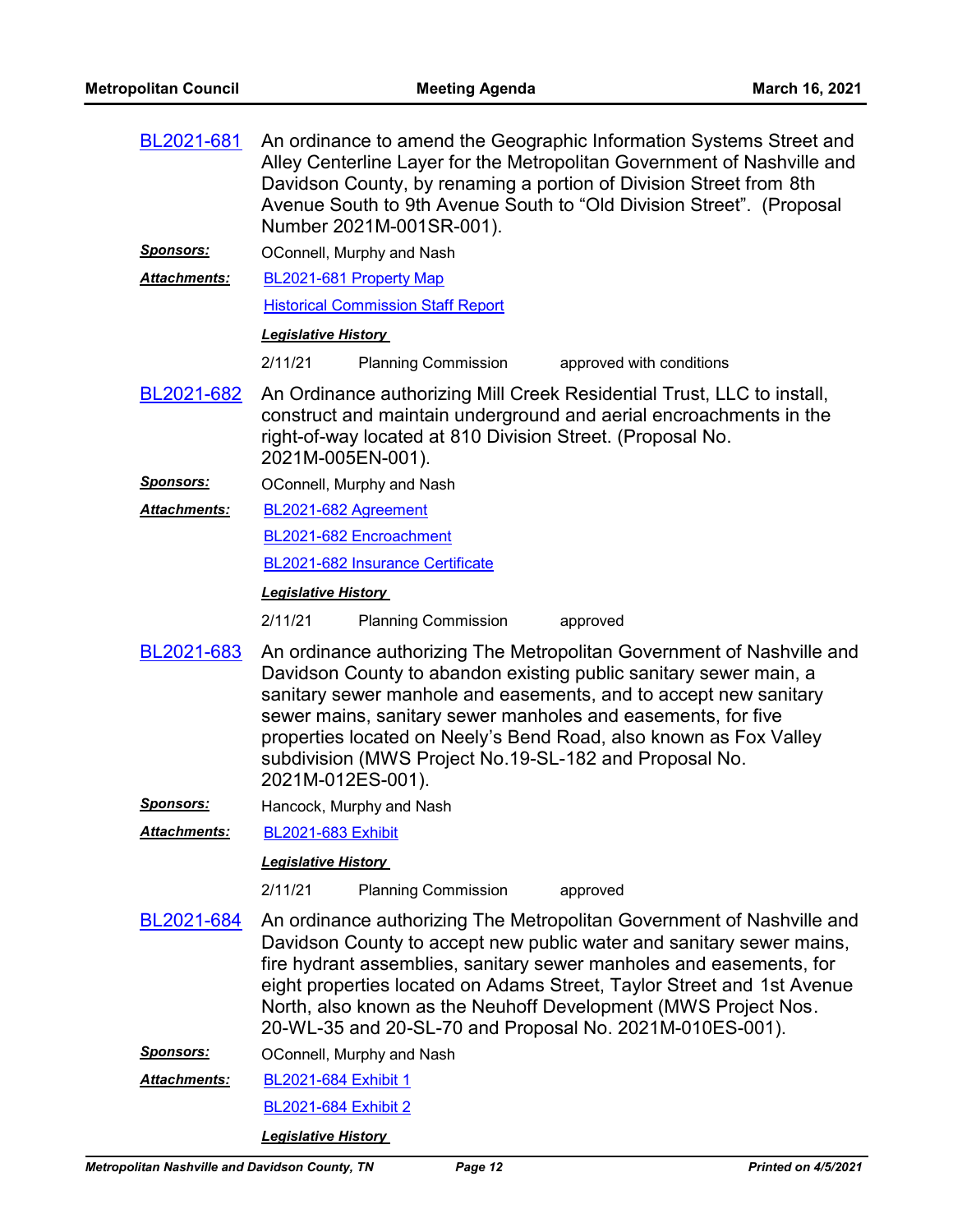|                      | 2/11/21                                                                                                                                                                                                                                                                                                                                                                                                                                                                                                                              | <b>Planning Commission</b>                            | approved                                                                                                                                                                                                           |
|----------------------|--------------------------------------------------------------------------------------------------------------------------------------------------------------------------------------------------------------------------------------------------------------------------------------------------------------------------------------------------------------------------------------------------------------------------------------------------------------------------------------------------------------------------------------|-------------------------------------------------------|--------------------------------------------------------------------------------------------------------------------------------------------------------------------------------------------------------------------|
| BL2021-685           | An ordinance authorizing The Metropolitan Government of Nashville and<br>Davidson County to accept a new sanitary sewer manhole and<br>easement, for property located at 800 4th Ave South (MWS Project<br>No.21-SL-04 and Proposal No. 2021M-014ES-001).                                                                                                                                                                                                                                                                            |                                                       |                                                                                                                                                                                                                    |
| <u>Sponsors:</u>     | OConnell, Murphy and Nash                                                                                                                                                                                                                                                                                                                                                                                                                                                                                                            |                                                       |                                                                                                                                                                                                                    |
| <b>Attachments:</b>  | <b>BL2021-685 Exhibit</b>                                                                                                                                                                                                                                                                                                                                                                                                                                                                                                            |                                                       |                                                                                                                                                                                                                    |
|                      | <b>Legislative History</b>                                                                                                                                                                                                                                                                                                                                                                                                                                                                                                           |                                                       |                                                                                                                                                                                                                    |
|                      | 2/19/21                                                                                                                                                                                                                                                                                                                                                                                                                                                                                                                              | <b>Planning Commission</b>                            | approved                                                                                                                                                                                                           |
| BL2021-686           |                                                                                                                                                                                                                                                                                                                                                                                                                                                                                                                                      | Murfreesboro Pike, (Proposal No. 2021M-017ES-001).    | An ordinance authorizing The Metropolitan Government of Nashville and<br>Davidson County to abandon existing public water main, and a portion<br>of a certain public utility easement for property located at 2128 |
| <u>Sponsors:</u>     | Murphy and Nash                                                                                                                                                                                                                                                                                                                                                                                                                                                                                                                      |                                                       |                                                                                                                                                                                                                    |
| <u> Attachments:</u> | <b>BL2021-686 Exhibit</b>                                                                                                                                                                                                                                                                                                                                                                                                                                                                                                            |                                                       |                                                                                                                                                                                                                    |
|                      | <b>Legislative History</b>                                                                                                                                                                                                                                                                                                                                                                                                                                                                                                           |                                                       |                                                                                                                                                                                                                    |
|                      | 3/1/21                                                                                                                                                                                                                                                                                                                                                                                                                                                                                                                               | <b>Planning Commission</b>                            | approved                                                                                                                                                                                                           |
| BL2021-687           | An ordinance authorizing The Metropolitan Government of Nashville and<br>Davidson County to abandon an existing sanitary sewer main, a sanitary<br>sewer manhole and easements, and to accept a new sanitary sewer<br>main, a sanitary sewer manhole and easements, at five properties<br>located on Anderson Road, Kinwood Drive and Twin Circle Drive,<br>off-site of the project location at 2760 Murfreesboro Pike, also known as<br>the Villages of Forest View (MWS Project No.21-SL-192 and Proposal<br>No. 2021M-015ES-001). |                                                       |                                                                                                                                                                                                                    |
| <b>Sponsors:</b>     | Murphy and Nash                                                                                                                                                                                                                                                                                                                                                                                                                                                                                                                      |                                                       |                                                                                                                                                                                                                    |
| <b>Attachments:</b>  | <b>BL2021-687 Exhibit</b>                                                                                                                                                                                                                                                                                                                                                                                                                                                                                                            |                                                       |                                                                                                                                                                                                                    |
|                      | <b>Legislative History</b>                                                                                                                                                                                                                                                                                                                                                                                                                                                                                                           |                                                       |                                                                                                                                                                                                                    |
|                      | 2/19/21                                                                                                                                                                                                                                                                                                                                                                                                                                                                                                                              | <b>Planning Commission</b>                            | approved                                                                                                                                                                                                           |
|                      |                                                                                                                                                                                                                                                                                                                                                                                                                                                                                                                                      | <b>Late Ordinances</b>                                |                                                                                                                                                                                                                    |
| BL2021-688           | 2021M-004PR-001)                                                                                                                                                                                                                                                                                                                                                                                                                                                                                                                     | of the Madison Branch Library property. (Proposal No. | An ordinance authorizing the Metropolitan Government of Nashville and<br>Davidson County to execute a quitclaim deed conveying a small portion                                                                     |
| <u>Sponsors:</u>     | VanReece                                                                                                                                                                                                                                                                                                                                                                                                                                                                                                                             |                                                       |                                                                                                                                                                                                                    |
| <b>Attachments:</b>  |                                                                                                                                                                                                                                                                                                                                                                                                                                                                                                                                      | BL2021-688 Quitclaim Deed Exhibit                     |                                                                                                                                                                                                                    |
|                      |                                                                                                                                                                                                                                                                                                                                                                                                                                                                                                                                      |                                                       |                                                                                                                                                                                                                    |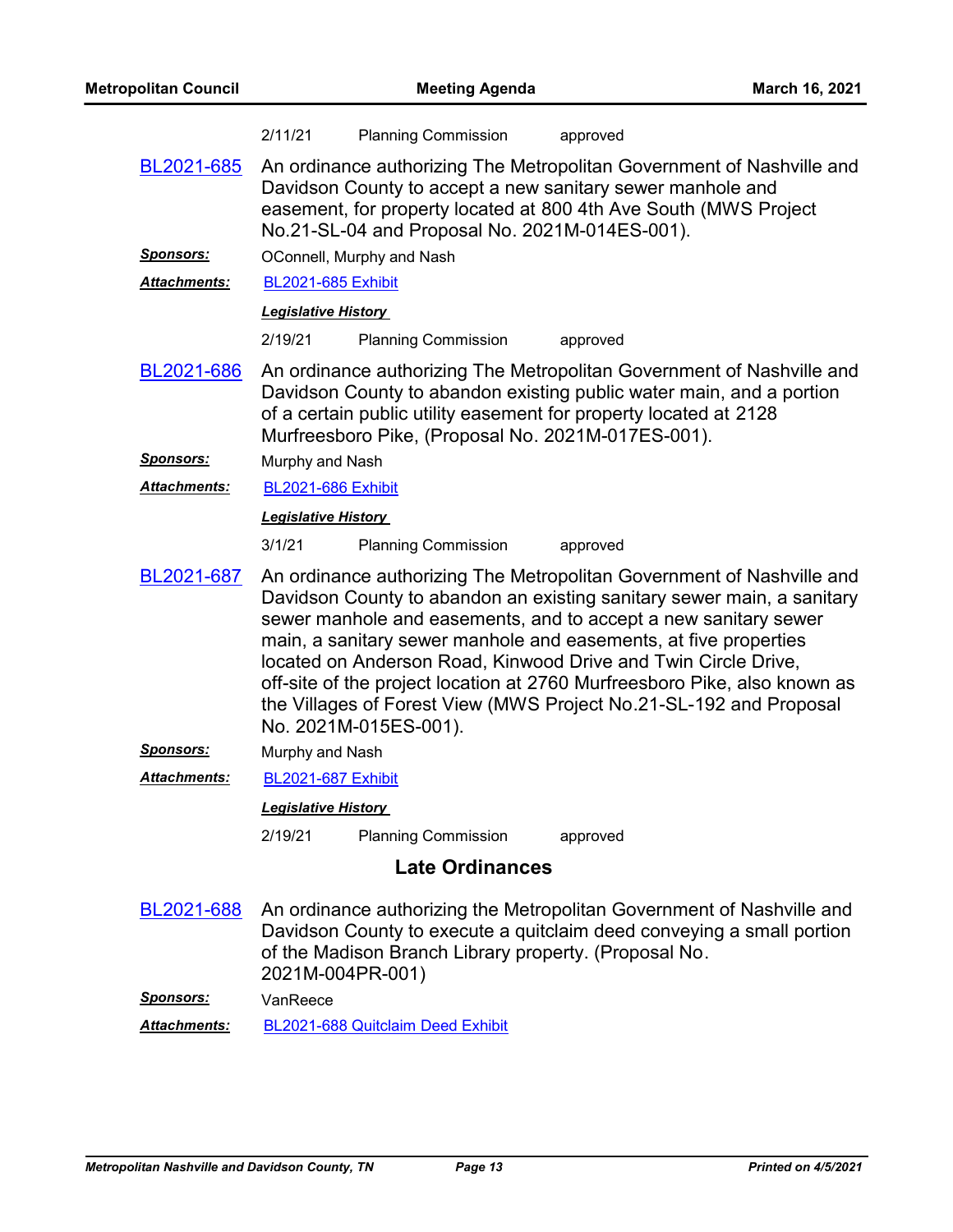| BL2021-692<br><u>Sponsors:</u> | An ordinance approving the expansion plans for a solid waste<br>processing facility located at 4651 Amy Lynn Drive, Nashville,<br>Tennessee 37218.<br>Hall                                                                                                                                                                                                                                |                                                                   |                                                                                             |
|--------------------------------|-------------------------------------------------------------------------------------------------------------------------------------------------------------------------------------------------------------------------------------------------------------------------------------------------------------------------------------------------------------------------------------------|-------------------------------------------------------------------|---------------------------------------------------------------------------------------------|
| <b>Attachments:</b>            | <b>BL2021-692 Exhibit</b>                                                                                                                                                                                                                                                                                                                                                                 |                                                                   |                                                                                             |
|                                |                                                                                                                                                                                                                                                                                                                                                                                           |                                                                   |                                                                                             |
|                                |                                                                                                                                                                                                                                                                                                                                                                                           | <b>Bills on Second Reading</b>                                    |                                                                                             |
| BL2021-617                     | An ordinance repealing Resolution No. RS2020-154 pertaining to the<br>\$10,000,000 annual Metro Water Services payment in lieu of taxes, and<br>amending Chapter 15.32 of the Metropolitan Code to reduce water rates<br>to offset the \$10,000,000.                                                                                                                                      |                                                                   |                                                                                             |
| <b>Sponsors:</b>               | <b>Legislative History</b>                                                                                                                                                                                                                                                                                                                                                                | OConnell, Murphy, Glover, Hurt, Evans, Suara and Henderson        |                                                                                             |
|                                | 1/26/21                                                                                                                                                                                                                                                                                                                                                                                   | Metropolitan Council                                              | filed                                                                                       |
|                                | 2/2/21                                                                                                                                                                                                                                                                                                                                                                                    | Metropolitan Council<br>Deferred to March 2, 2021                 | deferred                                                                                    |
|                                | 3/2/21                                                                                                                                                                                                                                                                                                                                                                                    | Metropolitan Council                                              | referred to the Budget and Finance                                                          |
|                                |                                                                                                                                                                                                                                                                                                                                                                                           | 3/15/21 recommended for deferral                                  | Committee                                                                                   |
|                                | 3/2/21                                                                                                                                                                                                                                                                                                                                                                                    | Metropolitan Council                                              | passed on first reading                                                                     |
| BL2021-640                     | An ordinance to amend Title 17 of the Metropolitan Code of Laws, the<br>Zoning Ordinance of The Metropolitan Government of Nashville and<br>Davidson County, by changing from RS5 to RM15-A-NS zoning for<br>property located at 1305 Lischey Avenue, approximately 300 feet north<br>of Douglas Avenue (0.18 acres), all of which is described herein<br>(Proposal No. 2021Z-011PR-001). |                                                                   |                                                                                             |
| <u>Sponsors:</u>               | Parker                                                                                                                                                                                                                                                                                                                                                                                    |                                                                   |                                                                                             |
| <b>Attachments:</b>            | <b>BL2021-640 Sketch</b>                                                                                                                                                                                                                                                                                                                                                                  |                                                                   |                                                                                             |
|                                | <b>Legislative History</b>                                                                                                                                                                                                                                                                                                                                                                |                                                                   |                                                                                             |
|                                | 1/21/21                                                                                                                                                                                                                                                                                                                                                                                   | <b>Planning Commission</b><br>$(7-0-1)$                           | approved                                                                                    |
|                                | 1/26/21                                                                                                                                                                                                                                                                                                                                                                                   | Metropolitan Council                                              | filed                                                                                       |
|                                | 2/2/21                                                                                                                                                                                                                                                                                                                                                                                    | Metropolitan Council                                              | passed on first reading                                                                     |
|                                | 2/5/21                                                                                                                                                                                                                                                                                                                                                                                    | Metropolitan Council                                              | advertised                                                                                  |
|                                | 3/2/21                                                                                                                                                                                                                                                                                                                                                                                    | Metropolitan Council                                              | public hearing set<br>3/2/21 public hearing held; second reading deferred to March 16, 2021 |
|                                | 3/2/21                                                                                                                                                                                                                                                                                                                                                                                    | Metropolitan Council<br>3/15/21 approved; recommended re-referral | referred to the Planning, Zoning, and<br><b>Historical Committee</b>                        |
|                                | 3/2/21                                                                                                                                                                                                                                                                                                                                                                                    | Metropolitan Council                                              | deferred                                                                                    |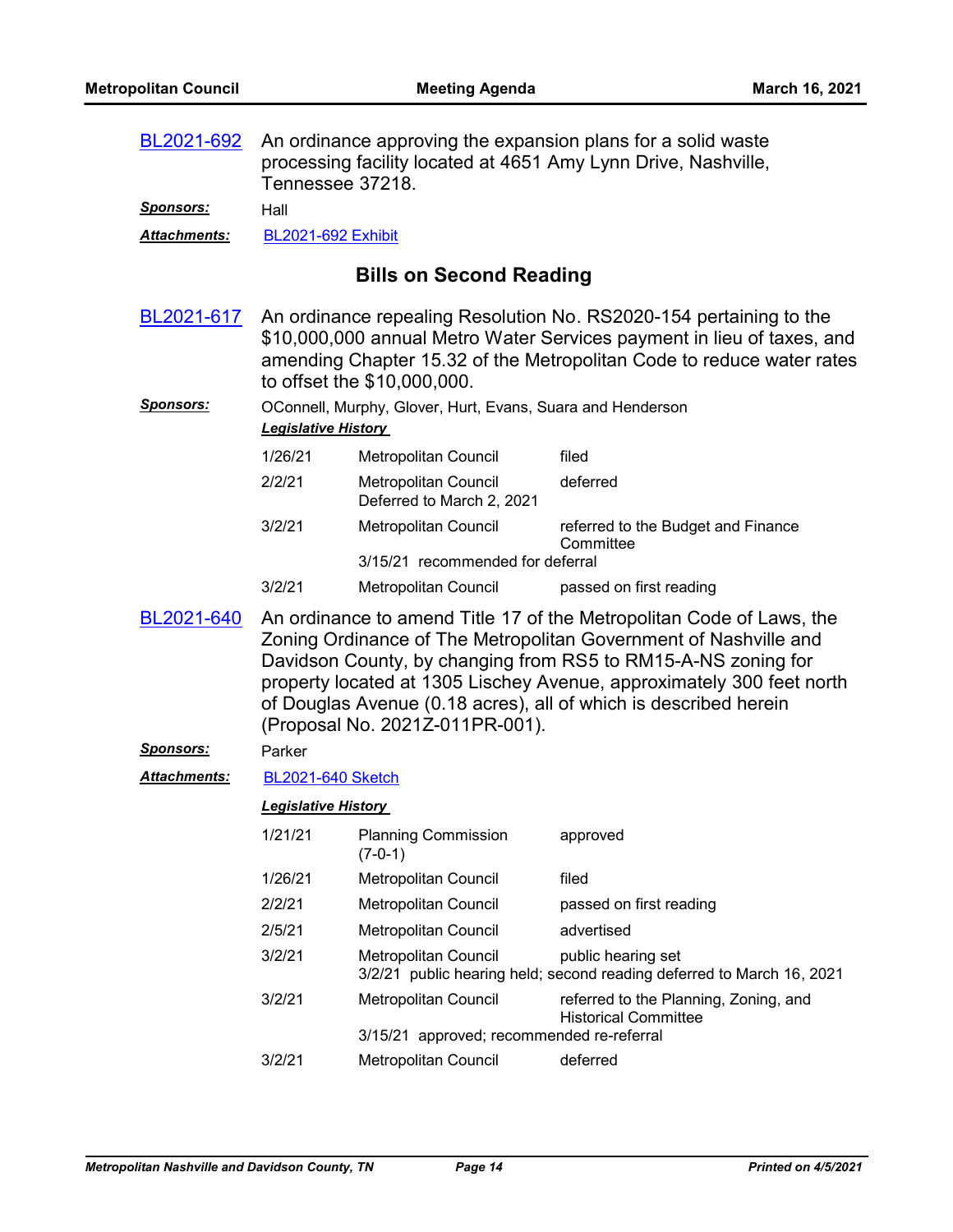| BL2021-646           | An ordinance making amendments to various provisions of Titles 2 and<br>12 of the Metropolitan Code to facilitate the implementation and<br>operation of a Smart Parking program. |                                                                                     |                                                                                                                                                                                                                                                                                            |
|----------------------|-----------------------------------------------------------------------------------------------------------------------------------------------------------------------------------|-------------------------------------------------------------------------------------|--------------------------------------------------------------------------------------------------------------------------------------------------------------------------------------------------------------------------------------------------------------------------------------------|
| <b>Sponsors:</b>     | <b>Legislative History</b>                                                                                                                                                        | OConnell, Nash, Hancock and Welsch                                                  |                                                                                                                                                                                                                                                                                            |
|                      | 2/16/21                                                                                                                                                                           | Metropolitan Council<br>defer by rule<br>3/2/21<br>3/16/21 recommended for deferral | referred to the Public Works Committee                                                                                                                                                                                                                                                     |
|                      | 2/16/21                                                                                                                                                                           | <b>Metropolitan Council</b>                                                         | referred to the Traffic, Parking, and<br><b>Transportation Committee</b>                                                                                                                                                                                                                   |
|                      |                                                                                                                                                                                   | defer by rule<br>3/2/21<br>3/16/21 recommended for deferral                         |                                                                                                                                                                                                                                                                                            |
|                      | 2/16/21                                                                                                                                                                           | Metropolitan Council                                                                | passed on first reading                                                                                                                                                                                                                                                                    |
|                      | 3/2/21                                                                                                                                                                            | Metropolitan Council                                                                | deferred                                                                                                                                                                                                                                                                                   |
|                      | 3/8/21                                                                                                                                                                            | <b>Traffic and Parking</b><br>Commission                                            | approved                                                                                                                                                                                                                                                                                   |
| BL2021-657           | An Ordinance to amend Chapter 2.64 of the Metropolitan Code to<br>require an annual board/commission membership demographic report to<br>be provided to the Metropolitan Council. |                                                                                     |                                                                                                                                                                                                                                                                                            |
| <b>Sponsors:</b>     | Cash, Bradford, Taylor, Suara, Benedict, Allen, VanReece, Mendes, Toombs, Welsch,<br>Rutherford, Hurt, Syracuse and Hancock                                                       |                                                                                     |                                                                                                                                                                                                                                                                                            |
| Attachments:         | BL2021-657 Amendment                                                                                                                                                              |                                                                                     |                                                                                                                                                                                                                                                                                            |
|                      | <b>Legislative History</b>                                                                                                                                                        |                                                                                     |                                                                                                                                                                                                                                                                                            |
|                      | 2/23/21                                                                                                                                                                           | Metropolitan Council                                                                | filed                                                                                                                                                                                                                                                                                      |
|                      | 3/2/21                                                                                                                                                                            | <b>Metropolitan Council</b>                                                         | passed on first reading                                                                                                                                                                                                                                                                    |
| BL2021-658           |                                                                                                                                                                                   |                                                                                     | An ordinance amending Title 10 of the Metropolitan Code of Laws to<br>adopt the 2018 National Fire Prevention Association NFPA 1 Fire Code,<br>as amended, for use throughout the Metropolitan Government, and the<br>2018 NFPA 101 Life Safety Code, as amended, for certain occupancies. |
| <b>Sponsors:</b>     | Cash and Suara<br><b>Legislative History</b>                                                                                                                                      |                                                                                     |                                                                                                                                                                                                                                                                                            |
|                      |                                                                                                                                                                                   |                                                                                     |                                                                                                                                                                                                                                                                                            |
|                      | 2/23/21                                                                                                                                                                           | Metropolitan Council                                                                | filed                                                                                                                                                                                                                                                                                      |
|                      | 3/2/21                                                                                                                                                                            | Metropolitan Council                                                                | passed on first reading                                                                                                                                                                                                                                                                    |
| BL2021-659           |                                                                                                                                                                                   | 2020M-021AB-001).                                                                   | An ordinance to amend the Geographic Information Systems Street and<br>Alley Centerline Layer for the Metropolitan Government of Nashville and<br>Davidson County by abandoning a portion of Day Street right-of-way<br>from West Trinity Lane southwestwardly. (Proposal Number           |
| <u>Sponsors:</u>     |                                                                                                                                                                                   | Toombs, Murphy, Nash and OConnell                                                   |                                                                                                                                                                                                                                                                                            |
| <u> Attachments:</u> | <b>BL2021-659 Exhibit</b>                                                                                                                                                         |                                                                                     |                                                                                                                                                                                                                                                                                            |
|                      | <b>Legislative History</b>                                                                                                                                                        |                                                                                     |                                                                                                                                                                                                                                                                                            |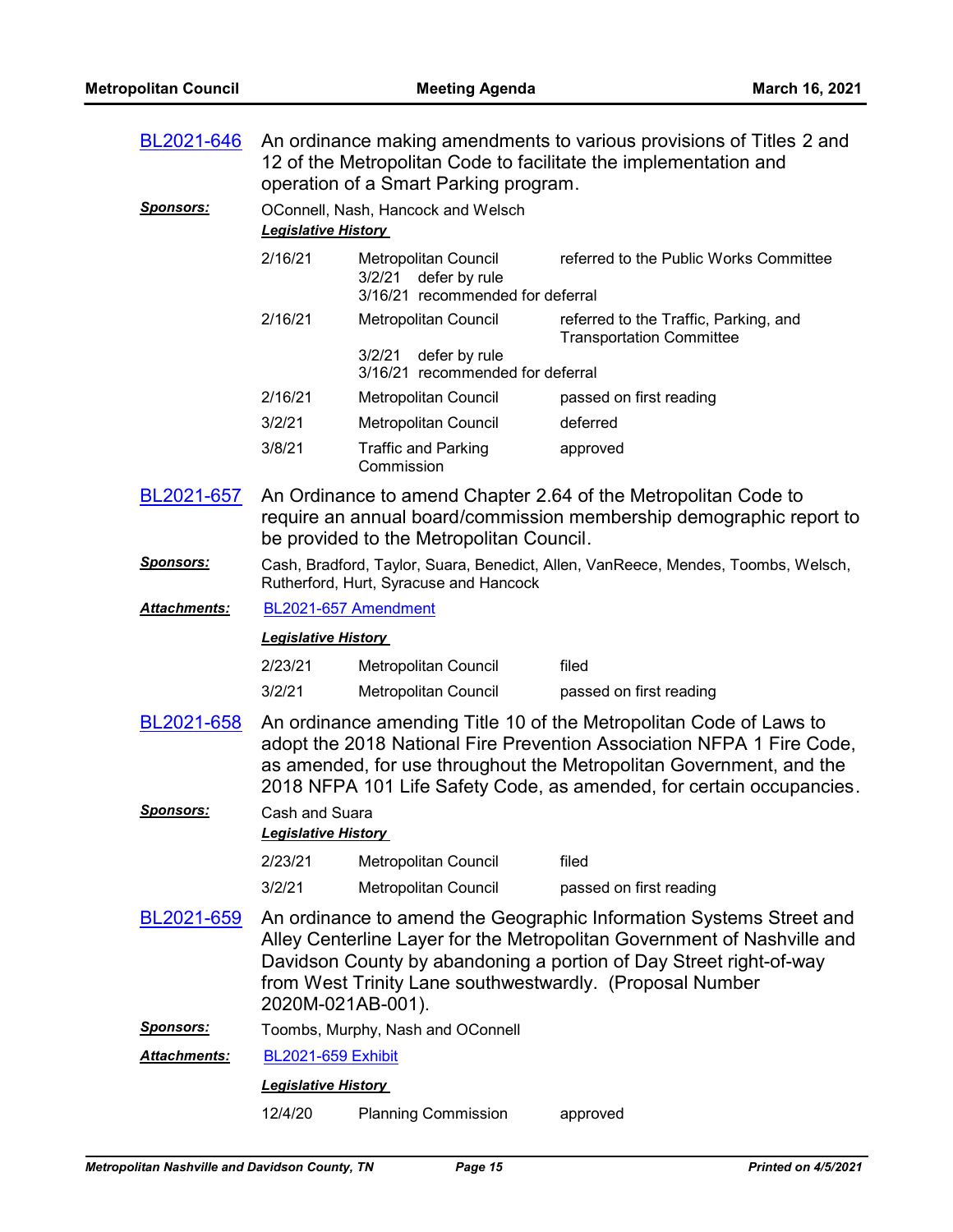| <b>Metropolitan Council</b> |                            | <b>Meeting Agenda</b>                                | March 16, 2021                                                                                                                                                                                                                                                                                                                                |
|-----------------------------|----------------------------|------------------------------------------------------|-----------------------------------------------------------------------------------------------------------------------------------------------------------------------------------------------------------------------------------------------------------------------------------------------------------------------------------------------|
|                             | 12/14/20                   | <b>Traffic and Parking</b><br>Commission             | approved                                                                                                                                                                                                                                                                                                                                      |
|                             | 3/2/21                     | Metropolitan Council                                 | passed on first reading                                                                                                                                                                                                                                                                                                                       |
|                             | 3/15/21                    | Planning, Zoning, and<br><b>Historical Committee</b> | approved                                                                                                                                                                                                                                                                                                                                      |
| BL2021-660                  |                            | Old Hickory Blvd. (Proposal No. 2020M-036EN-001).    | An ordinance authorizing Gateway Poplar, Inc. to install, construct and<br>maintain underground encroachments in the right-of-way located at 750                                                                                                                                                                                              |
| <u>Sponsors:</u>            |                            | Swope, Murphy and Nash                               |                                                                                                                                                                                                                                                                                                                                               |
| <b>Attachments:</b>         |                            | BL2021-660 Agreement                                 |                                                                                                                                                                                                                                                                                                                                               |
|                             | <b>BL2021-660 Exhibit</b>  |                                                      |                                                                                                                                                                                                                                                                                                                                               |
|                             | <b>Legislative History</b> |                                                      |                                                                                                                                                                                                                                                                                                                                               |
|                             | 12/4/20                    | <b>Planning Commission</b>                           | approved                                                                                                                                                                                                                                                                                                                                      |
|                             | 3/2/21                     | Metropolitan Council                                 | passed on first reading                                                                                                                                                                                                                                                                                                                       |
|                             | 3/15/21                    | Planning, Zoning, and<br><b>Historical Committee</b> | approved                                                                                                                                                                                                                                                                                                                                      |
| BL2021-661                  |                            |                                                      | An ordinance authorizing Crescent Nashville West, LLC to install,<br>construct and maintain underground encroachments in the right-of-way<br>located at 7113 Charlotte Pike. (Proposal No. 2020M-035EN-001).                                                                                                                                  |
| <u>Sponsors:</u>            |                            | Hausser, Murphy and Nash                             |                                                                                                                                                                                                                                                                                                                                               |
| <b>Attachments:</b>         |                            | BL2021-661 Agreement                                 |                                                                                                                                                                                                                                                                                                                                               |
|                             | <b>BL2021-661 Exhibit</b>  |                                                      |                                                                                                                                                                                                                                                                                                                                               |
|                             | <b>Legislative History</b> |                                                      |                                                                                                                                                                                                                                                                                                                                               |
|                             | 12/4/20                    | <b>Planning Commission</b>                           | approved                                                                                                                                                                                                                                                                                                                                      |
|                             | 3/2/21                     | Metropolitan Council                                 | passed on first reading                                                                                                                                                                                                                                                                                                                       |
|                             | 3/15/21                    | Planning, Zoning, and<br><b>Historical Committee</b> | approved                                                                                                                                                                                                                                                                                                                                      |
| BL2021-662                  |                            |                                                      | An ordinance authorizing The Metropolitan Government of Nashville and<br>Davidson County to negotiate and accept permanent and temporary<br>easements for the 210 Belding Drive Stormwater Improvement Project<br>for five properties located on Belding Drive and Eldon Court, (Project<br>No. 21-SWC-179 and Proposal No. 2021M-006ES-001). |
| <b>Sponsors:</b>            |                            | Rhoten, Murphy and Nash                              |                                                                                                                                                                                                                                                                                                                                               |
| Attachments:                |                            | BL2021-662 Attachments                               |                                                                                                                                                                                                                                                                                                                                               |
|                             | <b>Legislative History</b> |                                                      |                                                                                                                                                                                                                                                                                                                                               |
|                             | 1/25/21                    | <b>Planning Commission</b>                           | approved                                                                                                                                                                                                                                                                                                                                      |
|                             | 3/2/21                     | Metropolitan Council                                 | passed on first reading                                                                                                                                                                                                                                                                                                                       |
|                             | 3/15/21                    | Planning, Zoning, and<br><b>Historical Committee</b> | approved                                                                                                                                                                                                                                                                                                                                      |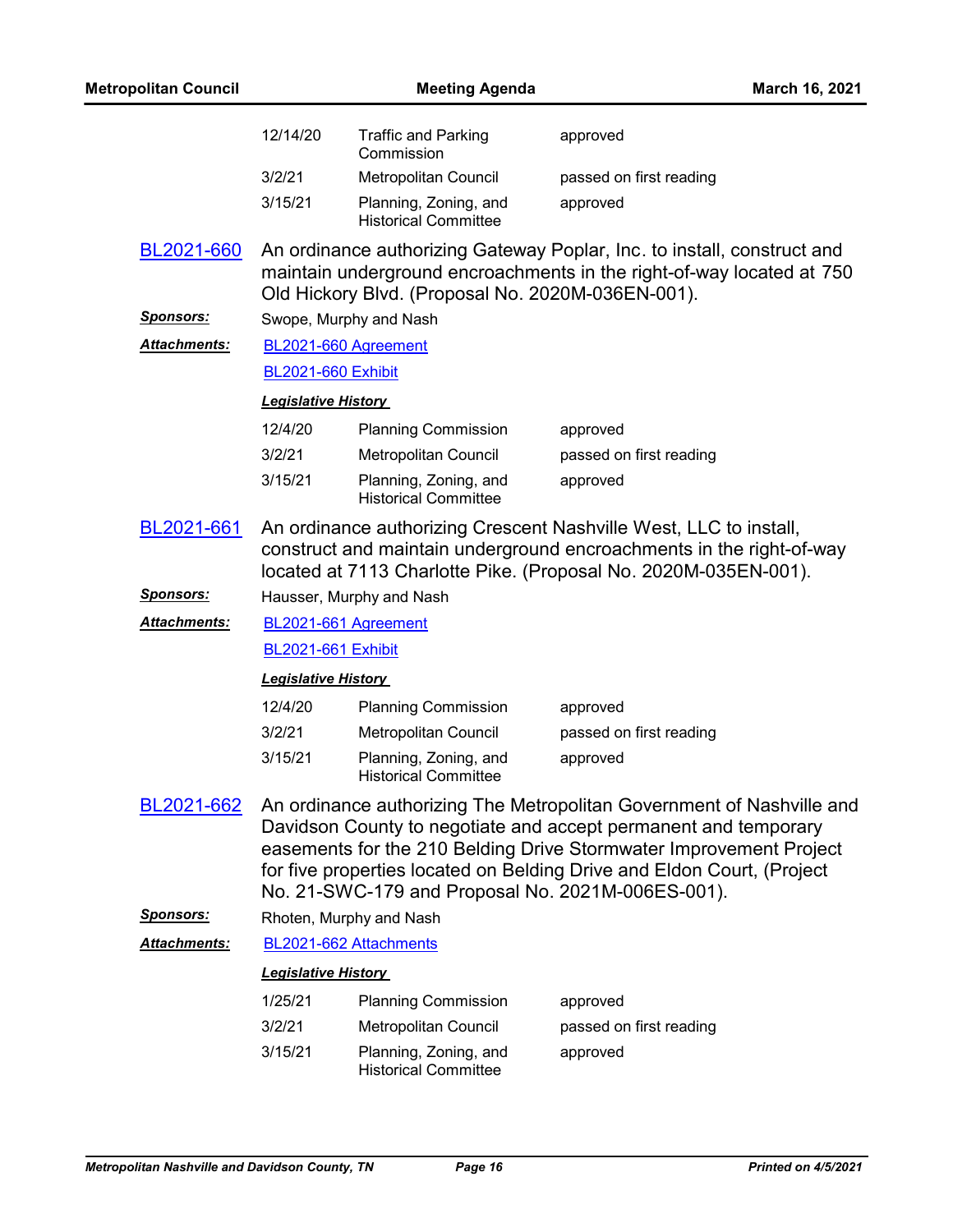| BL2021-663<br><u>Sponsors:</u><br><b>Attachments:</b> | An ordinance authorizing The Metropolitan Government of Nashville and<br>Davidson County to abandon existing public sanitary sewer main,<br>sanitary sewer manholes and easements, and to accept new sanitary<br>sewer and water mains, sanitary sewer manholes, fire hydrant<br>assemblies and easements, for property located at 5693 Cloverland<br>Drive, also known as Plum Orchard Phase 1 (MWS Project Nos.<br>20-SL-136 and 20-WL-72 and Proposal No. 2021M-007ES-001).<br>Swope, Murphy and Nash<br><b>BL2021-663 Exhibit</b> |                                                      |                         |
|-------------------------------------------------------|---------------------------------------------------------------------------------------------------------------------------------------------------------------------------------------------------------------------------------------------------------------------------------------------------------------------------------------------------------------------------------------------------------------------------------------------------------------------------------------------------------------------------------------|------------------------------------------------------|-------------------------|
|                                                       | <b>Legislative History</b>                                                                                                                                                                                                                                                                                                                                                                                                                                                                                                            |                                                      |                         |
|                                                       | 1/28/21                                                                                                                                                                                                                                                                                                                                                                                                                                                                                                                               | <b>Planning Commission</b>                           | approved                |
|                                                       | 3/2/21                                                                                                                                                                                                                                                                                                                                                                                                                                                                                                                                | Metropolitan Council                                 | passed on first reading |
|                                                       | 3/15/21                                                                                                                                                                                                                                                                                                                                                                                                                                                                                                                               | Planning, Zoning, and<br><b>Historical Committee</b> | approved                |
| BL2021-664                                            | An ordinance authorizing The Metropolitan Government of Nashville and<br>Davidson County to accept new public sewer main, sanitary sewer<br>manholes and easements, for six properties located at Old Burkitt Road<br>and Nolensville Pike in Davidson and Williamson Counties, also known<br>as the 7-Eleven development (MWS Project No. 20-SL-106 and<br>Proposal No. 2021M-005ES-001).                                                                                                                                            |                                                      |                         |
| <u>Sponsors:</u>                                      | Rutherford, Murphy and Nash                                                                                                                                                                                                                                                                                                                                                                                                                                                                                                           |                                                      |                         |
| Attachments:                                          | BL2021-664 Attachments                                                                                                                                                                                                                                                                                                                                                                                                                                                                                                                |                                                      |                         |
|                                                       | <b>Legislative History</b>                                                                                                                                                                                                                                                                                                                                                                                                                                                                                                            |                                                      |                         |
|                                                       | 1/25/21                                                                                                                                                                                                                                                                                                                                                                                                                                                                                                                               | <b>Planning Commission</b>                           | approved                |
|                                                       | 3/2/21                                                                                                                                                                                                                                                                                                                                                                                                                                                                                                                                | Metropolitan Council                                 | passed on first reading |
|                                                       | 3/15/21                                                                                                                                                                                                                                                                                                                                                                                                                                                                                                                               | Planning, Zoning, and<br><b>Historical Committee</b> | approved                |
| BL2021-665                                            | An ordinance authorizing The Metropolitan Government of Nashville and<br>Davidson County to relocate a fire hydrant assembly, for property<br>located at 902 Murfreesboro Pike (MWS Project No. 20-WL-160 and<br>Proposal No. 2021M-008ES-001).                                                                                                                                                                                                                                                                                       |                                                      |                         |
| <u>Sponsors:</u>                                      |                                                                                                                                                                                                                                                                                                                                                                                                                                                                                                                                       | Syracuse, Murphy and Nash                            |                         |
| <u> Attachments:</u>                                  |                                                                                                                                                                                                                                                                                                                                                                                                                                                                                                                                       | BL2021-665 Attachments                               |                         |
|                                                       | <b>Legislative History</b>                                                                                                                                                                                                                                                                                                                                                                                                                                                                                                            |                                                      |                         |
|                                                       | 1/28/21                                                                                                                                                                                                                                                                                                                                                                                                                                                                                                                               | <b>Planning Commission</b>                           | approved                |
|                                                       | 3/2/21                                                                                                                                                                                                                                                                                                                                                                                                                                                                                                                                | Metropolitan Council                                 | passed on first reading |
|                                                       | 3/15/21                                                                                                                                                                                                                                                                                                                                                                                                                                                                                                                               | Planning, Zoning, and<br><b>Historical Committee</b> | approved                |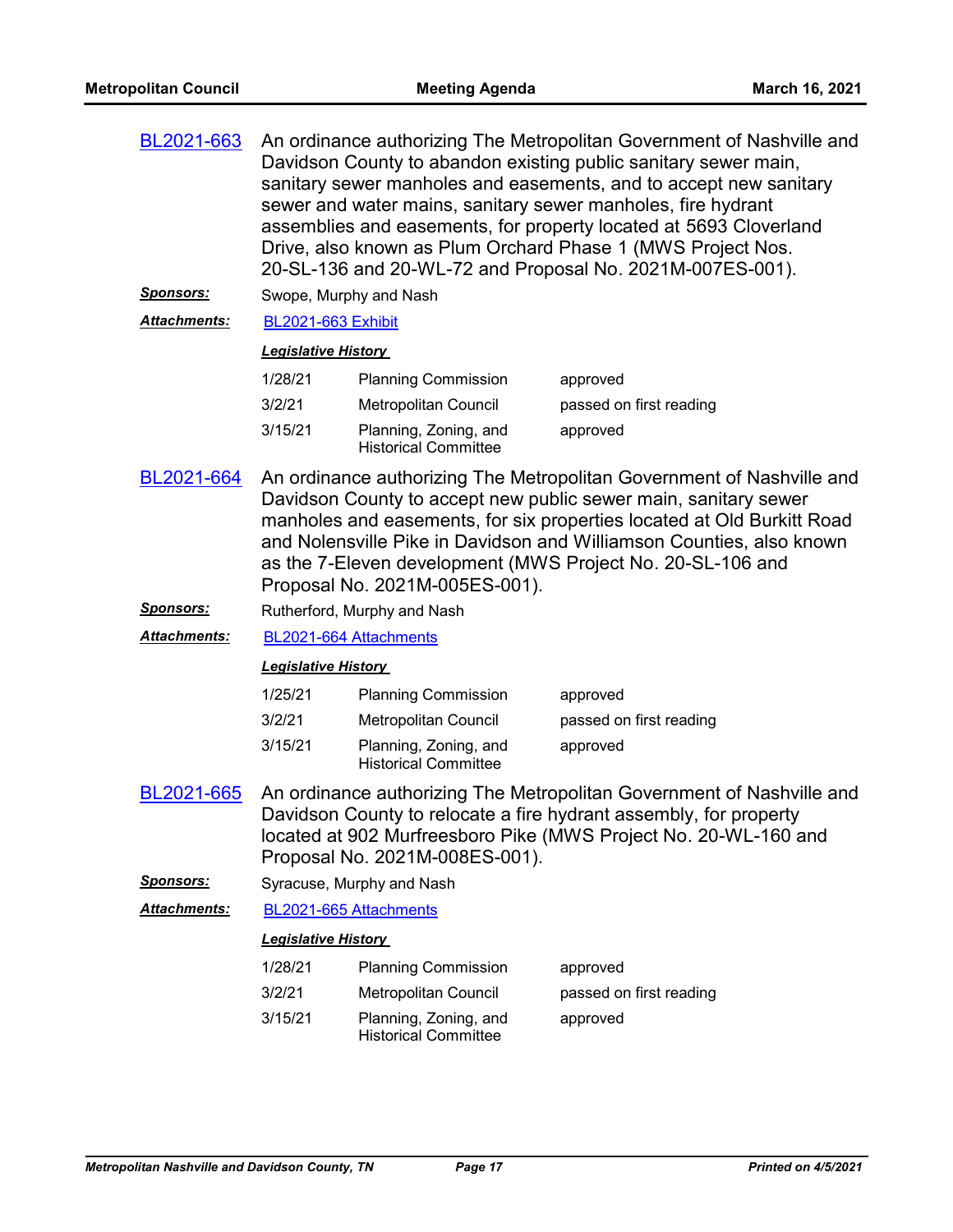| BL2021-666          | An ordinance authorizing The Metropolitan Government of Nashville and<br>Davidson County to accept new sanitary sewer force and water mains,<br>fire hydrant assemblies and easements, for three properties located at<br>Hessey Road and Earhart Road, also known as Ashton Park (MWS<br>Project Nos. 20-SL-239 and 20-WL-119 and Proposal No.<br>2021M-009ES-001). |                                                      |                         |
|---------------------|----------------------------------------------------------------------------------------------------------------------------------------------------------------------------------------------------------------------------------------------------------------------------------------------------------------------------------------------------------------------|------------------------------------------------------|-------------------------|
| <b>Sponsors:</b>    |                                                                                                                                                                                                                                                                                                                                                                      | Evans, Murphy and Nash                               |                         |
| <b>Attachments:</b> | BL2021-666 Attachments                                                                                                                                                                                                                                                                                                                                               |                                                      |                         |
|                     | <b>Legislative History</b>                                                                                                                                                                                                                                                                                                                                           |                                                      |                         |
|                     | 1/28/21                                                                                                                                                                                                                                                                                                                                                              | <b>Planning Commission</b>                           | approved                |
|                     | 3/2/21                                                                                                                                                                                                                                                                                                                                                               | <b>Metropolitan Council</b>                          | passed on first reading |
|                     | 3/15/21                                                                                                                                                                                                                                                                                                                                                              | Planning, Zoning, and<br><b>Historical Committee</b> | approved                |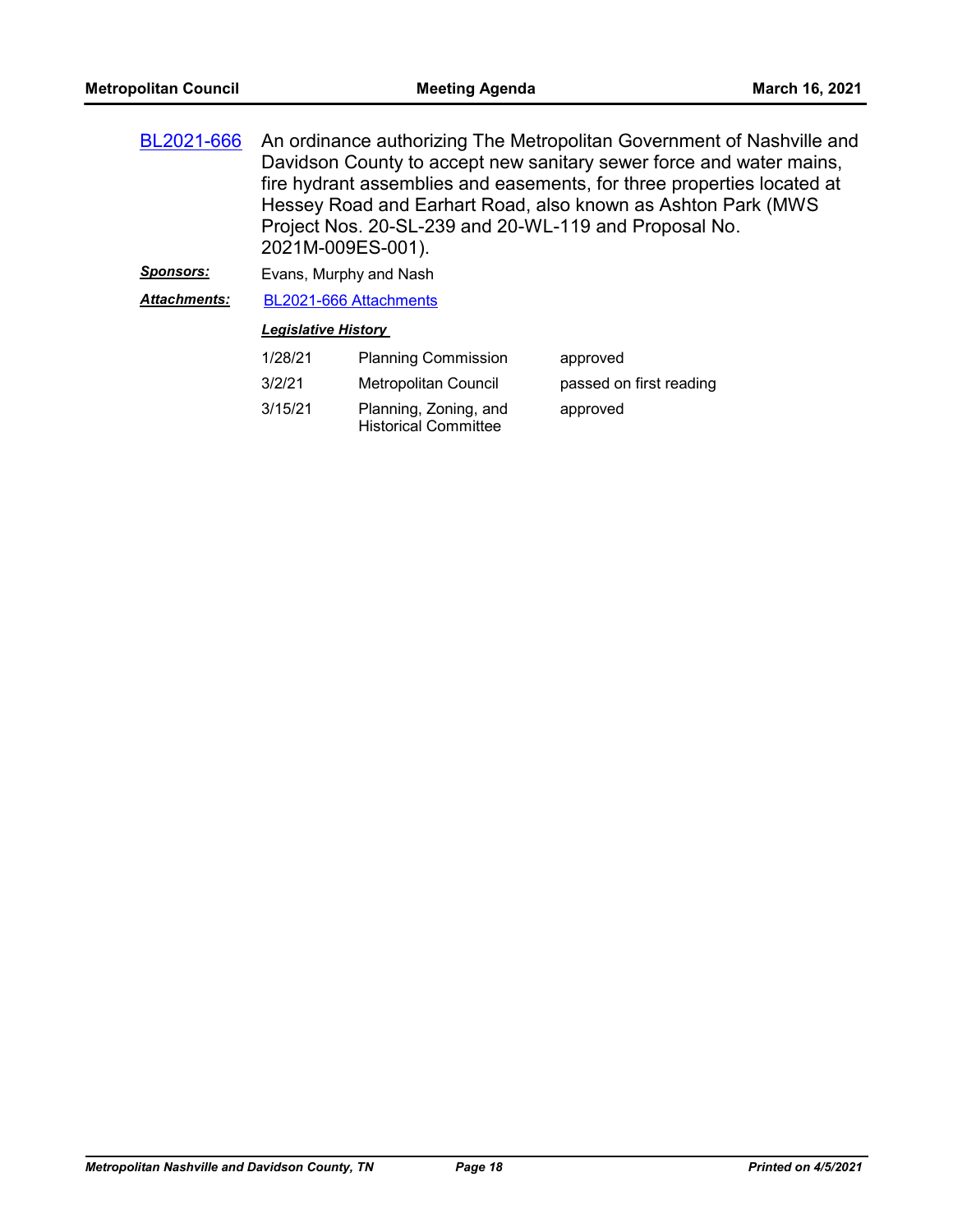## **Bills on Third Reading**

| BL2020-535           | An ordinance amending Titles 16 and 17 of the Metropolitan Code of<br>Laws regarding the design and operation of outdoor electrical lighting to<br>achieve light pollution reduction consistent with International Dark Sky<br>Association guidelines (Proposal No. 2020Z-014TX-001). |                                                                         |                                                                      |  |  |
|----------------------|---------------------------------------------------------------------------------------------------------------------------------------------------------------------------------------------------------------------------------------------------------------------------------------|-------------------------------------------------------------------------|----------------------------------------------------------------------|--|--|
| Sponsors:            | Allen, Welsch, OConnell, Murphy, Bradford, Hancock and Styles                                                                                                                                                                                                                         |                                                                         |                                                                      |  |  |
| <u> Attachments:</u> |                                                                                                                                                                                                                                                                                       | BL2020-535 Amendment                                                    |                                                                      |  |  |
|                      | BL2020-535 Substitute                                                                                                                                                                                                                                                                 |                                                                         |                                                                      |  |  |
|                      | <b>Legislative History</b>                                                                                                                                                                                                                                                            |                                                                         |                                                                      |  |  |
|                      | 11/10/20                                                                                                                                                                                                                                                                              | <b>Metropolitan Council</b>                                             | filed                                                                |  |  |
|                      | 11/17/20                                                                                                                                                                                                                                                                              | Metropolitan Council<br>February 2, 2021                                | deferred to                                                          |  |  |
|                      | 11/17/20                                                                                                                                                                                                                                                                              | <b>Metropolitan Council</b>                                             | passed on first reading                                              |  |  |
|                      | 1/8/21                                                                                                                                                                                                                                                                                | Metropolitan Council<br>2/5/2021 advertised                             | advertised                                                           |  |  |
|                      | 2/2/21                                                                                                                                                                                                                                                                                | <b>Metropolitan Council</b><br>Public hearing deferred to March 2, 2021 | public hearing set                                                   |  |  |
|                      | 2/2/21                                                                                                                                                                                                                                                                                | Metropolitan Council                                                    | deferred                                                             |  |  |
|                      | 2/25/21                                                                                                                                                                                                                                                                               | <b>Planning Commission</b><br>$(8-0)$                                   | approved with a substitute                                           |  |  |
|                      | 3/2/21                                                                                                                                                                                                                                                                                | <b>Metropolitan Council</b>                                             | substituted                                                          |  |  |
|                      | 3/2/21                                                                                                                                                                                                                                                                                | Metropolitan Council                                                    | amended                                                              |  |  |
|                      | 3/2/21                                                                                                                                                                                                                                                                                | Metropolitan Council                                                    | passed on second reading as amended                                  |  |  |
|                      | 3/9/21                                                                                                                                                                                                                                                                                | Metropolitan Council                                                    | referred to the Codes, Fair, and Farmers<br><b>Market Committee</b>  |  |  |
|                      |                                                                                                                                                                                                                                                                                       | 3/16/21 recommended for deferral                                        |                                                                      |  |  |
|                      | 3/9/21                                                                                                                                                                                                                                                                                | Metropolitan Council                                                    | referred to the Planning, Zoning, and<br><b>Historical Committee</b> |  |  |
|                      | 3/15/21 recommended for deferral                                                                                                                                                                                                                                                      |                                                                         |                                                                      |  |  |

3/15/21 recommended for deferral

An ordinance to amend Title 17 of the Metropolitan Code of Laws, the Zoning Ordinance of The Metropolitan Government of Nashville and Davidson County, by changing the preliminary plan for properties located at 1 City Avenue, 4, 5, 6, and 8 City Boulevard, 7 and 9 City Place, and City Boulevard (unnumbered), at the southwest corner of City Boulevard and 28th Avenue North, zoned SP (18.93 acres), to increase the maximum allowed residential units from 600 to 850 multi-family residential units, all of which is described herein (Proposal No. 2011SP-009-008). [BL2020-578](http://nashville.legistar.com/gateway.aspx?m=l&id=/matter.aspx?key=1678)

*Sponsors:* Taylor

[BL2020-578 Plans](http://nashville.legistar.com/gateway.aspx?M=F&ID=4130a52a-68d0-4aa3-91c9-575b0efb5bfc.pdf) *Attachments:*

[BL2020-578 Sketch](http://nashville.legistar.com/gateway.aspx?M=F&ID=ad52735e-8657-4ffa-a774-dc7a74ec68a3.docx)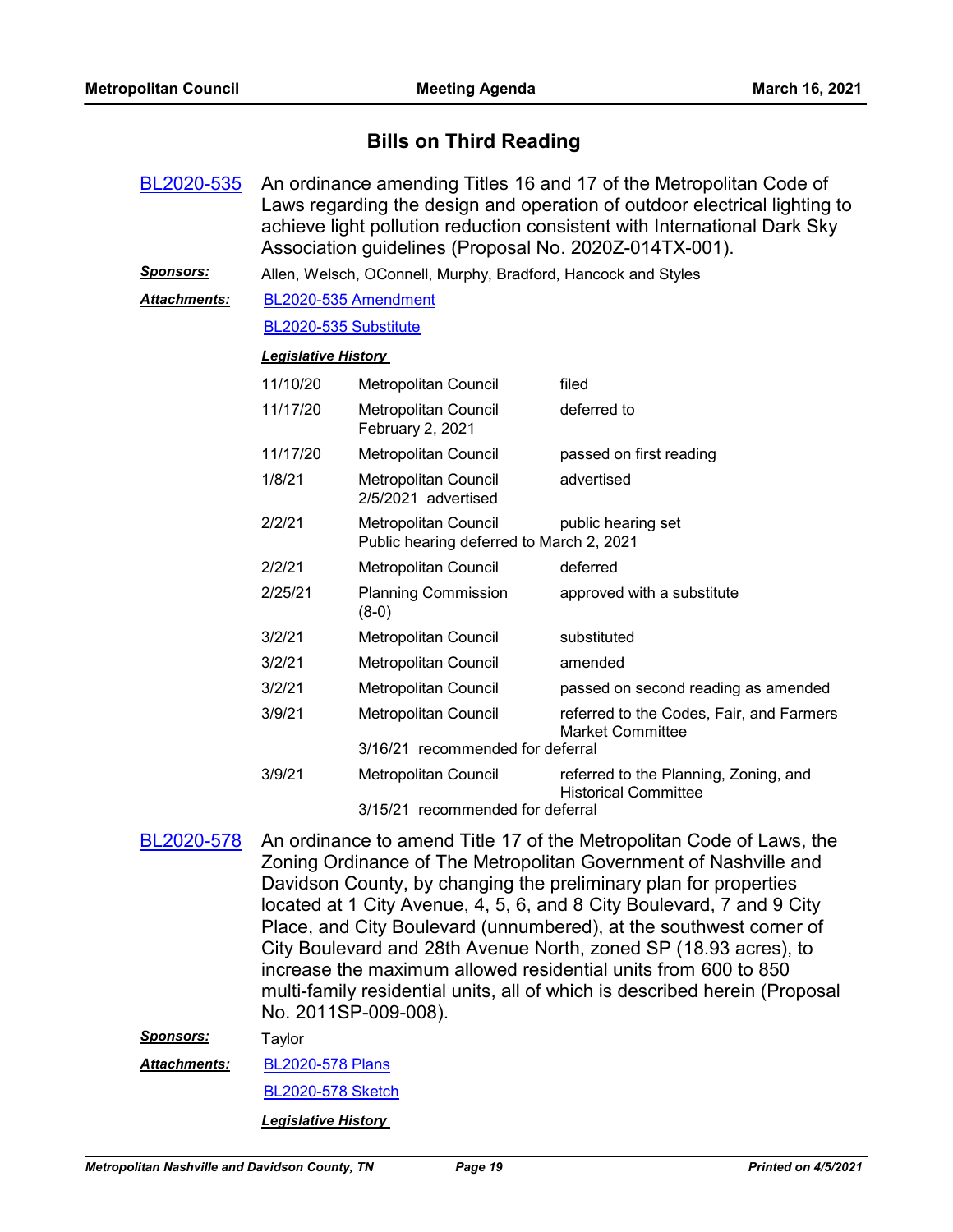| 11/12/20 | <b>Planning Commission</b>                                                                                                   | approved with conditions, disapproved<br>without                     |  |
|----------|------------------------------------------------------------------------------------------------------------------------------|----------------------------------------------------------------------|--|
|          | $(6-0-1)$                                                                                                                    |                                                                      |  |
| 11/24/20 | <b>Metropolitan Council</b>                                                                                                  | filed                                                                |  |
| 12/1/20  | Metropolitan Council                                                                                                         | passed on first reading                                              |  |
| 12/11/20 | Metropolitan Council<br>1/8/2021 advertised<br>2/5/2021 advertised                                                           | advertised                                                           |  |
| 1/5/21   | Metropolitan Council<br>1/5/21 public hearing deferred to February 2, 2021<br>2/2/21 pubic hearing deferred to March 2, 2021 | public hearing set                                                   |  |
| 1/5/21   | <b>Metropolitan Council</b><br>Deferred to February 2, 2021                                                                  | deferred                                                             |  |
| 2/2/21   | Metropolitan Council                                                                                                         | deferred                                                             |  |
| 3/2/21   | Metropolitan Council                                                                                                         | passed on second reading                                             |  |
| 3/9/21   | <b>Metropolitan Council</b>                                                                                                  | referred to the Planning, Zoning, and<br><b>Historical Committee</b> |  |
|          | 3/15/21 deferred by rule                                                                                                     |                                                                      |  |

An ordinance to amend Title 17 of the Metropolitan Code of Laws, the Zoning Ordinance of The Metropolitan Government of Nashville and Davidson County, by changing from RS5 to RM20-A-NS zoning for property located at 323 Whitsett Road, at the southwest corner of Fannie Williams Street and Whitsett Road (0.17 acres), all of which is described herein (Proposal No. 2020Z-135PR-001). [BL2021-607](http://nashville.legistar.com/gateway.aspx?m=l&id=/matter.aspx?key=1763)

*Sponsors:* Welsch

*Attachments:* [BL2021-607 Sketch](http://nashville.legistar.com/gateway.aspx?M=F&ID=81e5890a-0d34-4ae9-be54-2a30a9f9e2c3.docx)

| 12/10/20 | <b>Planning Commission</b><br>(9-0)                              | approved                 |
|----------|------------------------------------------------------------------|--------------------------|
| 12/29/20 | Metropolitan Council                                             | filed                    |
| 1/5/21   | Metropolitan Council                                             | passed on first reading  |
| 1/8/21   | Metropolitan Council<br>2/5/2021 advertised                      | advertised               |
| 2/2/21   | Metropolitan Council<br>Public hearing deferred to March 2, 2021 | public hearing set       |
| 2/2/21   | <b>Metropolitan Council</b>                                      | deferred                 |
| 3/2/21   | Metropolitan Council                                             | passed on second reading |
| 3/15/21  | Planning, Zoning, and<br><b>Historical Committee</b>             | approved                 |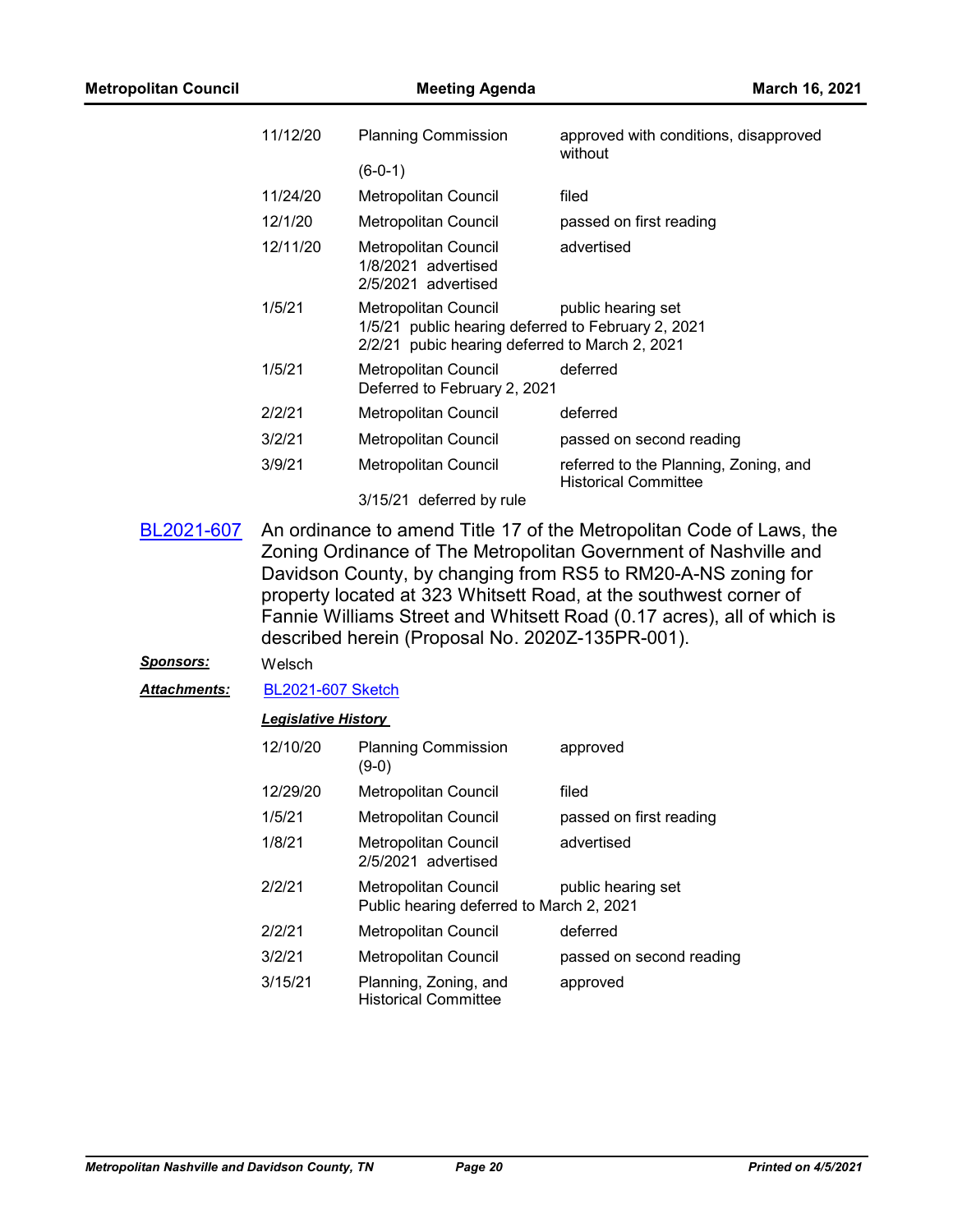| BL2021-610          | An ordinance to amend Title 17 of the Metropolitan Code of Laws, the<br>Zoning Ordinance of The Metropolitan Government of Nashville and<br>Davidson County, by cancelling a Planned Unit Development for a<br>portion of property located at Brick Church Pike (unnumbered), at the<br>northwest corner of Old Hickory Boulevard and Brick Church Pike,<br>zoned R20, (11.70 acres), all of which is described herein (Proposal No.<br>65-76P-003). |                                                                            |                                                                                                                                              |
|---------------------|------------------------------------------------------------------------------------------------------------------------------------------------------------------------------------------------------------------------------------------------------------------------------------------------------------------------------------------------------------------------------------------------------------------------------------------------------|----------------------------------------------------------------------------|----------------------------------------------------------------------------------------------------------------------------------------------|
| <u>Sponsors:</u>    | Gamble                                                                                                                                                                                                                                                                                                                                                                                                                                               |                                                                            |                                                                                                                                              |
| <b>Attachments:</b> | <b>BL2021-610 Sketch</b>                                                                                                                                                                                                                                                                                                                                                                                                                             |                                                                            |                                                                                                                                              |
|                     | <b>Legislative History</b>                                                                                                                                                                                                                                                                                                                                                                                                                           |                                                                            |                                                                                                                                              |
|                     | 12/29/20                                                                                                                                                                                                                                                                                                                                                                                                                                             | Metropolitan Council                                                       | filed                                                                                                                                        |
|                     | 1/5/21                                                                                                                                                                                                                                                                                                                                                                                                                                               | Metropolitan Council                                                       | passed on first reading                                                                                                                      |
|                     | 1/8/21                                                                                                                                                                                                                                                                                                                                                                                                                                               | Metropolitan Council<br>2/5/2021 advertised                                | advertised                                                                                                                                   |
|                     | 2/2/21                                                                                                                                                                                                                                                                                                                                                                                                                                               | <b>Metropolitan Council</b><br>Public hearing deferred to March 2, 2021    | public hearing set                                                                                                                           |
|                     | 2/2/21                                                                                                                                                                                                                                                                                                                                                                                                                                               | <b>Metropolitan Council</b>                                                | deferred                                                                                                                                     |
|                     | 2/11/21                                                                                                                                                                                                                                                                                                                                                                                                                                              | <b>Planning Commission</b><br>$(5-1)$                                      | approved                                                                                                                                     |
|                     | 3/2/21                                                                                                                                                                                                                                                                                                                                                                                                                                               | Metropolitan Council                                                       | passed on second reading                                                                                                                     |
|                     | 3/15/21                                                                                                                                                                                                                                                                                                                                                                                                                                              | Planning, Zoning, and<br><b>Historical Committee</b>                       | approved                                                                                                                                     |
| BL2021-618          |                                                                                                                                                                                                                                                                                                                                                                                                                                                      | December 25, 2020, blast.                                                  | An ordinance providing for the waiver of certain building permit fees for<br>the repair or rebuilding of property damaged as a result of the |
| <u>Sponsors:</u>    |                                                                                                                                                                                                                                                                                                                                                                                                                                                      | OConnell, Welsch, Allen, Suara, Taylor, Cash, Hancock and Toombs           |                                                                                                                                              |
| <b>Attachments:</b> |                                                                                                                                                                                                                                                                                                                                                                                                                                                      | BL2021-618 Amendment                                                       |                                                                                                                                              |
|                     | <b>Legislative History</b>                                                                                                                                                                                                                                                                                                                                                                                                                           |                                                                            |                                                                                                                                              |
|                     | 1/26/21                                                                                                                                                                                                                                                                                                                                                                                                                                              | Metropolitan Council                                                       | filed                                                                                                                                        |
|                     | 2/2/21                                                                                                                                                                                                                                                                                                                                                                                                                                               | Metropolitan Council                                                       | passed on first reading                                                                                                                      |
|                     | 2/16/21                                                                                                                                                                                                                                                                                                                                                                                                                                              | Metropolitan Council                                                       | deferred                                                                                                                                     |
|                     | 3/1/21                                                                                                                                                                                                                                                                                                                                                                                                                                               | <b>Budget and Finance</b><br>Committee<br>2/16/21 recommended for deferral | approved with an amendment                                                                                                                   |
|                     | 3/2/21                                                                                                                                                                                                                                                                                                                                                                                                                                               | Codes, Fair, and Farmers<br><b>Market Committee</b>                        | approved with an amendment                                                                                                                   |
|                     | 3/2/21                                                                                                                                                                                                                                                                                                                                                                                                                                               | Metropolitan Council                                                       | passed on second reading as amended                                                                                                          |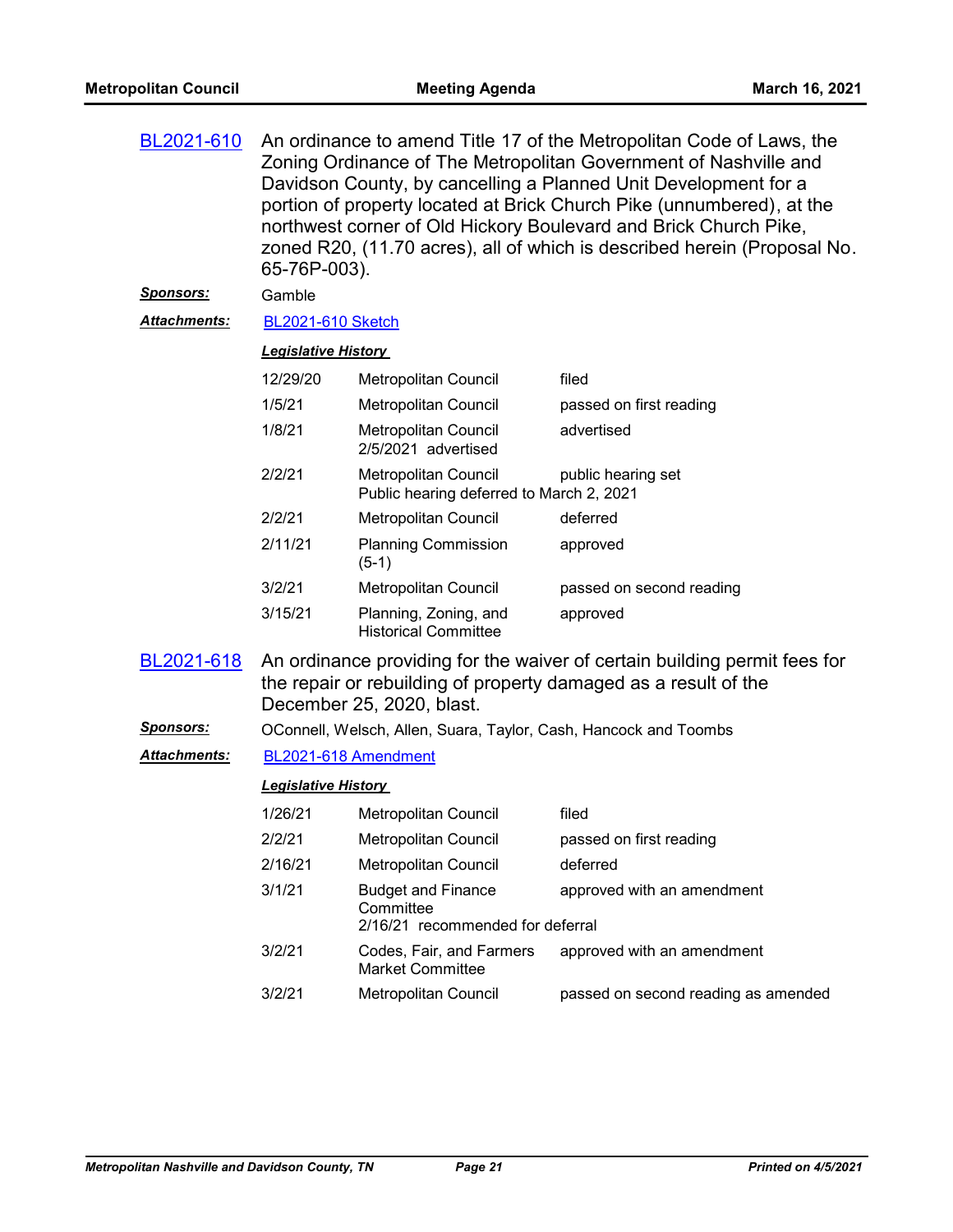| BL2021-619       | An ordinance to amend Title 17 of the Metropolitan Code of Laws, the<br>Zoning Ordinance of the Metropolitan Government of Nashville and<br>Davidson County, to amend Chapters 17.24 and 17.40 to add language<br>pertaining to plans for street trees and streetscape, all of which is<br>described herein (Proposal No. 2021Z-001TX-001) |                                                      |                                     |
|------------------|--------------------------------------------------------------------------------------------------------------------------------------------------------------------------------------------------------------------------------------------------------------------------------------------------------------------------------------------|------------------------------------------------------|-------------------------------------|
| <u>Sponsors:</u> | Roberts and Welsch                                                                                                                                                                                                                                                                                                                         |                                                      |                                     |
| Attachments:     |                                                                                                                                                                                                                                                                                                                                            | BL2021-619 Amendment                                 |                                     |
|                  | <b>Legislative History</b>                                                                                                                                                                                                                                                                                                                 |                                                      |                                     |
|                  | 1/26/21                                                                                                                                                                                                                                                                                                                                    | <b>Metropolitan Council</b>                          | filed                               |
|                  | 2/2/21                                                                                                                                                                                                                                                                                                                                     | Metropolitan Council                                 | passed on first reading             |
|                  | 2/5/21                                                                                                                                                                                                                                                                                                                                     | Metropolitan Council                                 | advertised                          |
|                  | 2/11/21                                                                                                                                                                                                                                                                                                                                    | <b>Planning Commission</b><br>$(8-0)$                | approved with an amendment          |
|                  | 3/2/21                                                                                                                                                                                                                                                                                                                                     | Metropolitan Council                                 | public hearing set                  |
|                  | 3/2/21                                                                                                                                                                                                                                                                                                                                     | Metropolitan Council                                 | amended                             |
|                  | 3/2/21                                                                                                                                                                                                                                                                                                                                     | <b>Metropolitan Council</b>                          | passed on second reading as amended |
|                  | 3/15/21                                                                                                                                                                                                                                                                                                                                    | Planning, Zoning, and<br><b>Historical Committee</b> | approved                            |
| BL2021-622       | An ordinance to amend the Geographical Information Systems Map for<br>The Metropolitan Government of Nashville and Davidson County, by<br>changing the name of Carney Street from 4th Avenue South to Ensley                                                                                                                               |                                                      |                                     |

changing the name of Carney Street from 4th Avenue South to Ensley Boulevard to "Bianca Paige Way". (Proposal No. 2021M-002SR-001)

*Sponsors:* Sledge, Withers, VanReece, Bradford, Young, Benedict and Welsch

#### [BL2021-622 Attachments](http://nashville.legistar.com/gateway.aspx?M=F&ID=2e76a420-ffd0-455b-927f-248bd2caf696.pdf) *Attachments:*

[BL2021-622 Historical Commission Staff Report](http://nashville.legistar.com/gateway.aspx?M=F&ID=4d949595-76b5-403f-b7ac-84adaf9c293e.pdf)

| 1/26/21 | <b>Metropolitan Council</b>                                                              | filed                    |
|---------|------------------------------------------------------------------------------------------|--------------------------|
| 2/2/21  | <b>Metropolitan Council</b>                                                              | passed on first reading  |
| 2/11/21 | <b>Planning Commission</b>                                                               | approved with conditions |
| 2/16/21 | <b>Public Works Committee</b>                                                            | approved                 |
| 2/16/21 | Metropolitan Council                                                                     | deferred                 |
| 2/18/21 | Emergency<br><b>Communications District</b><br>Board                                     | approved                 |
| 3/1/21  | Planning, Zoning, and<br><b>Historical Committee</b><br>2/16/21 recommended for deferral | approved                 |
| 3/2/21  | Traffic, Parking, and<br><b>Transportation Committee</b>                                 | approved                 |
| 3/2/21  | Metropolitan Council                                                                     | passed on second reading |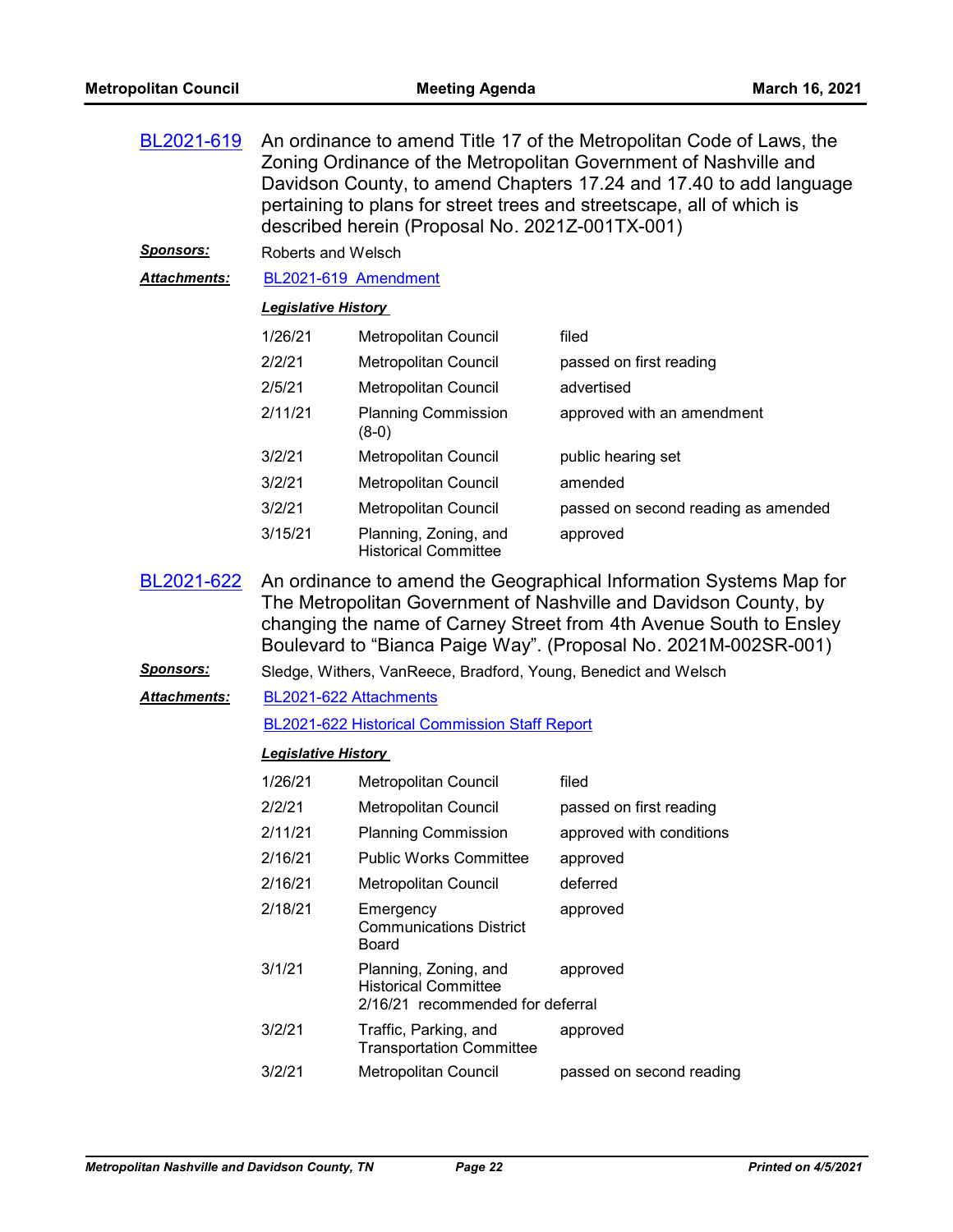| An ordinance to amend Title 17 of the Metropolitan Code of Laws, the     |
|--------------------------------------------------------------------------|
| Zoning Ordinance of The Metropolitan Government of Nashville and         |
| Davidson County, by changing from RS5 to R6-A zoning for property        |
| located at 1601 Meridian Street, at the corner of Meridian Street and    |
| Marshall Street (0.15 acres), all of which is described herein (Proposal |
|                                                                          |
|                                                                          |

#### *Sponsors:* Parker

*Attachments:* [BL2021-633 Sketch](http://nashville.legistar.com/gateway.aspx?M=F&ID=fbf94525-1d05-4f53-a838-2e12aa99d8ad.docx)

#### *Legislative History*

| 1/21/21 | <b>Planning Commission</b><br>$(8-0)$                | approved                 |
|---------|------------------------------------------------------|--------------------------|
| 1/26/21 | <b>Metropolitan Council</b>                          | filed                    |
| 2/2/21  | <b>Metropolitan Council</b>                          | passed on first reading  |
| 2/5/21  | Metropolitan Council                                 | advertised               |
| 3/2/21  | <b>Metropolitan Council</b>                          | public hearing set       |
| 3/2/21  | <b>Metropolitan Council</b>                          | passed on second reading |
| 3/15/21 | Planning, Zoning, and<br><b>Historical Committee</b> | approved                 |

An ordinance to amend Title 17 of the Metropolitan Code of Laws, the Zoning Ordinance of The Metropolitan Government of Nashville and Davidson County, by changing from RS5 to SP zoning for property located at 1604 Wheless Street, at the northwest corner of Wheless Street and 16th Ave N, (0.2 acres), to permit up to two detached residential units, all of which is described herein (Proposal No. 2020SP-029-001). [BL2021-636](http://nashville.legistar.com/gateway.aspx?m=l&id=/matter.aspx?key=1565)

### *Sponsors:* Taylor

[BL2021-636](http://nashville.legistar.com/gateway.aspx?M=F&ID=1efb1e72-1d57-4459-9209-5acba43f89bd.docx) *Attachments:*

#### [BL2021-636 Plans](http://nashville.legistar.com/gateway.aspx?M=F&ID=47a2c7d8-9b64-4c2b-bf06-234aedce1239.pdf)

| 9/24/20 | <b>Planning Commission</b>                           | approved with conditions, disapproved<br>without |  |
|---------|------------------------------------------------------|--------------------------------------------------|--|
|         | $(7-0)$                                              |                                                  |  |
| 1/26/21 | Metropolitan Council                                 | filed                                            |  |
| 2/2/21  | Metropolitan Council                                 | passed on first reading                          |  |
| 2/5/21  | Metropolitan Council                                 | advertised                                       |  |
| 3/2/21  | Metropolitan Council                                 | public hearing set                               |  |
| 3/2/21  | Metropolitan Council                                 | passed on second reading                         |  |
| 3/15/21 | Planning, Zoning, and<br><b>Historical Committee</b> | approved                                         |  |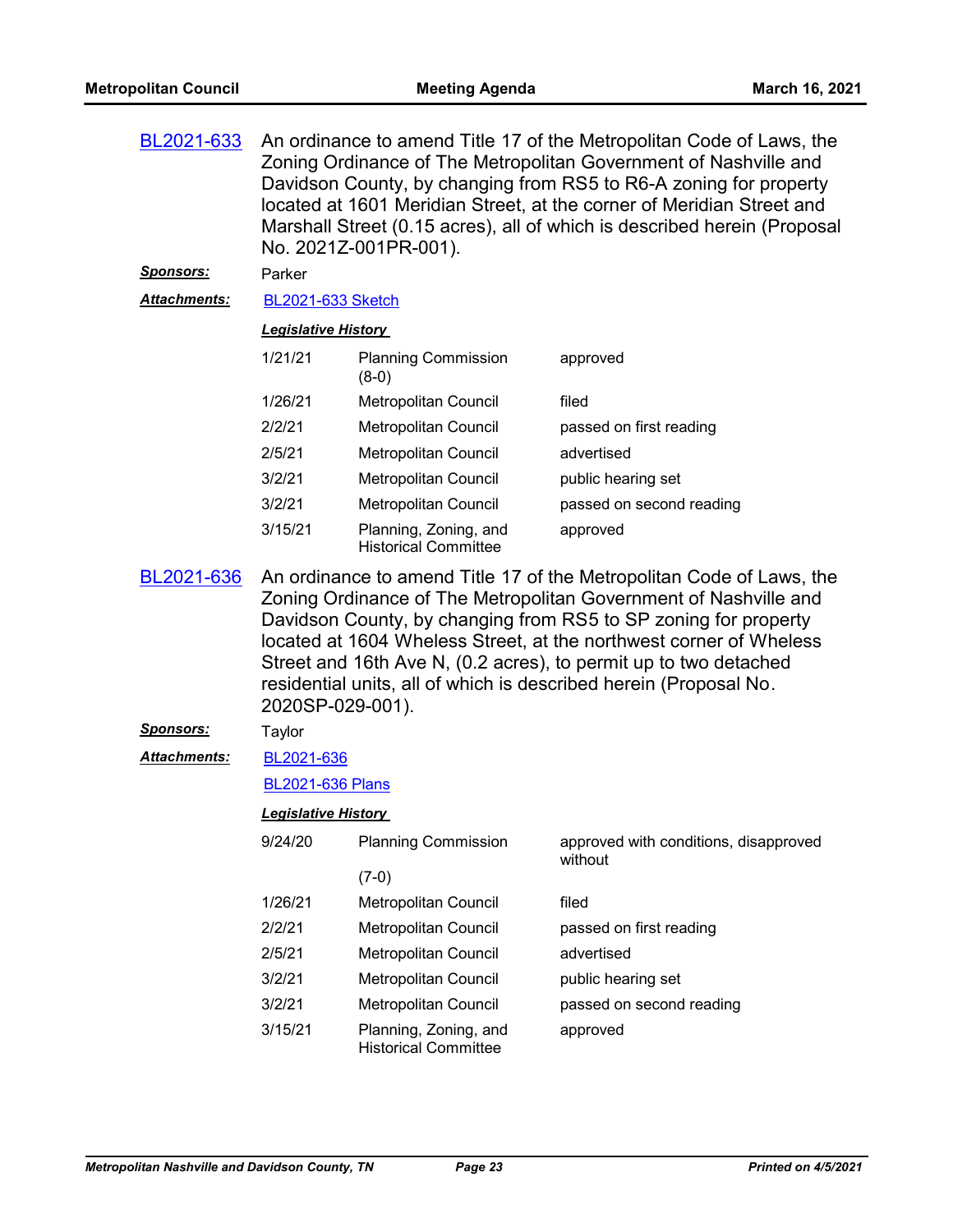| BL2021-637          | An ordinance to amend Title 17 of the Metropolitan Code of Laws, the<br>Zoning Ordinance of The Metropolitan Government of Nashville and<br>Davidson County, by changing from IR to MUN-A zoning for properties<br>located at 754 Douglas Avenue and 830 W McKennie Avenue,<br>approximately 260 feet west of McFerrin Avenue (0.27 acres), all of<br>which is described herein (Proposal No. 2021Z-002PR-001).                                                                                                   |                                                      |                                       |  |
|---------------------|-------------------------------------------------------------------------------------------------------------------------------------------------------------------------------------------------------------------------------------------------------------------------------------------------------------------------------------------------------------------------------------------------------------------------------------------------------------------------------------------------------------------|------------------------------------------------------|---------------------------------------|--|
| <u>Sponsors:</u>    | Parker                                                                                                                                                                                                                                                                                                                                                                                                                                                                                                            |                                                      |                                       |  |
| <b>Attachments:</b> | <b>BL2021-637 Sketch</b>                                                                                                                                                                                                                                                                                                                                                                                                                                                                                          |                                                      |                                       |  |
|                     | <b>Legislative History</b>                                                                                                                                                                                                                                                                                                                                                                                                                                                                                        |                                                      |                                       |  |
|                     | 1/21/21                                                                                                                                                                                                                                                                                                                                                                                                                                                                                                           | <b>Planning Commission</b><br>$(8-0)$                | approved                              |  |
|                     | 1/26/21                                                                                                                                                                                                                                                                                                                                                                                                                                                                                                           | Metropolitan Council                                 | filed                                 |  |
|                     | 2/2/21                                                                                                                                                                                                                                                                                                                                                                                                                                                                                                            | Metropolitan Council                                 | passed on first reading               |  |
|                     | 2/5/21                                                                                                                                                                                                                                                                                                                                                                                                                                                                                                            | Metropolitan Council                                 | advertised                            |  |
|                     | 3/2/21                                                                                                                                                                                                                                                                                                                                                                                                                                                                                                            | Metropolitan Council                                 | public hearing set                    |  |
|                     | 3/2/21                                                                                                                                                                                                                                                                                                                                                                                                                                                                                                            | <b>Metropolitan Council</b>                          | passed on second reading              |  |
|                     | 3/15/21                                                                                                                                                                                                                                                                                                                                                                                                                                                                                                           | Planning, Zoning, and<br><b>Historical Committee</b> | approved with a substitute            |  |
| BL2021-638          | An ordinance to amend Title 17 of the Metropolitan Code of Laws, the<br>Zoning Ordinance of The Metropolitan Government of Nashville and<br>Davidson County, by changing from R40 and CL to SP zoning for<br>properties located at 7215 Whites Creek Pike, and part of properties<br>located at 7221 and 7227 Whites Creek Pike, approximately 210 feet<br>south of Gifford Place (7.66 acres), to permit farm equipment sale and<br>services, all of which is described herein (Proposal No.<br>2020SP-045-001). |                                                      |                                       |  |
| <u>Sponsors:</u>    | Hall                                                                                                                                                                                                                                                                                                                                                                                                                                                                                                              |                                                      |                                       |  |
| <b>Attachments:</b> | <b>BL2021-638 Plans</b>                                                                                                                                                                                                                                                                                                                                                                                                                                                                                           |                                                      |                                       |  |
|                     | <b>BL2021-638 Sketch</b>                                                                                                                                                                                                                                                                                                                                                                                                                                                                                          |                                                      |                                       |  |
|                     | <b>Legislative History</b>                                                                                                                                                                                                                                                                                                                                                                                                                                                                                        |                                                      |                                       |  |
|                     | 12/10/20                                                                                                                                                                                                                                                                                                                                                                                                                                                                                                          | <b>Planning Commission</b>                           | approved with conditions, disapproved |  |
|                     |                                                                                                                                                                                                                                                                                                                                                                                                                                                                                                                   | $(9-0)$                                              | without                               |  |
|                     | 1/26/21                                                                                                                                                                                                                                                                                                                                                                                                                                                                                                           | Metropolitan Council                                 | filed                                 |  |
|                     | 2/2/21                                                                                                                                                                                                                                                                                                                                                                                                                                                                                                            | Metropolitan Council                                 | passed on first reading               |  |
|                     | 2/5/21                                                                                                                                                                                                                                                                                                                                                                                                                                                                                                            | Metropolitan Council                                 | advertised                            |  |
|                     | 3/2/21                                                                                                                                                                                                                                                                                                                                                                                                                                                                                                            | Metropolitan Council                                 | public hearing set                    |  |
|                     | 3/2/21                                                                                                                                                                                                                                                                                                                                                                                                                                                                                                            | Metropolitan Council                                 | passed on second reading              |  |
|                     | 3/15/21                                                                                                                                                                                                                                                                                                                                                                                                                                                                                                           | Planning, Zoning, and<br><b>Historical Committee</b> | approved                              |  |
|                     |                                                                                                                                                                                                                                                                                                                                                                                                                                                                                                                   |                                                      |                                       |  |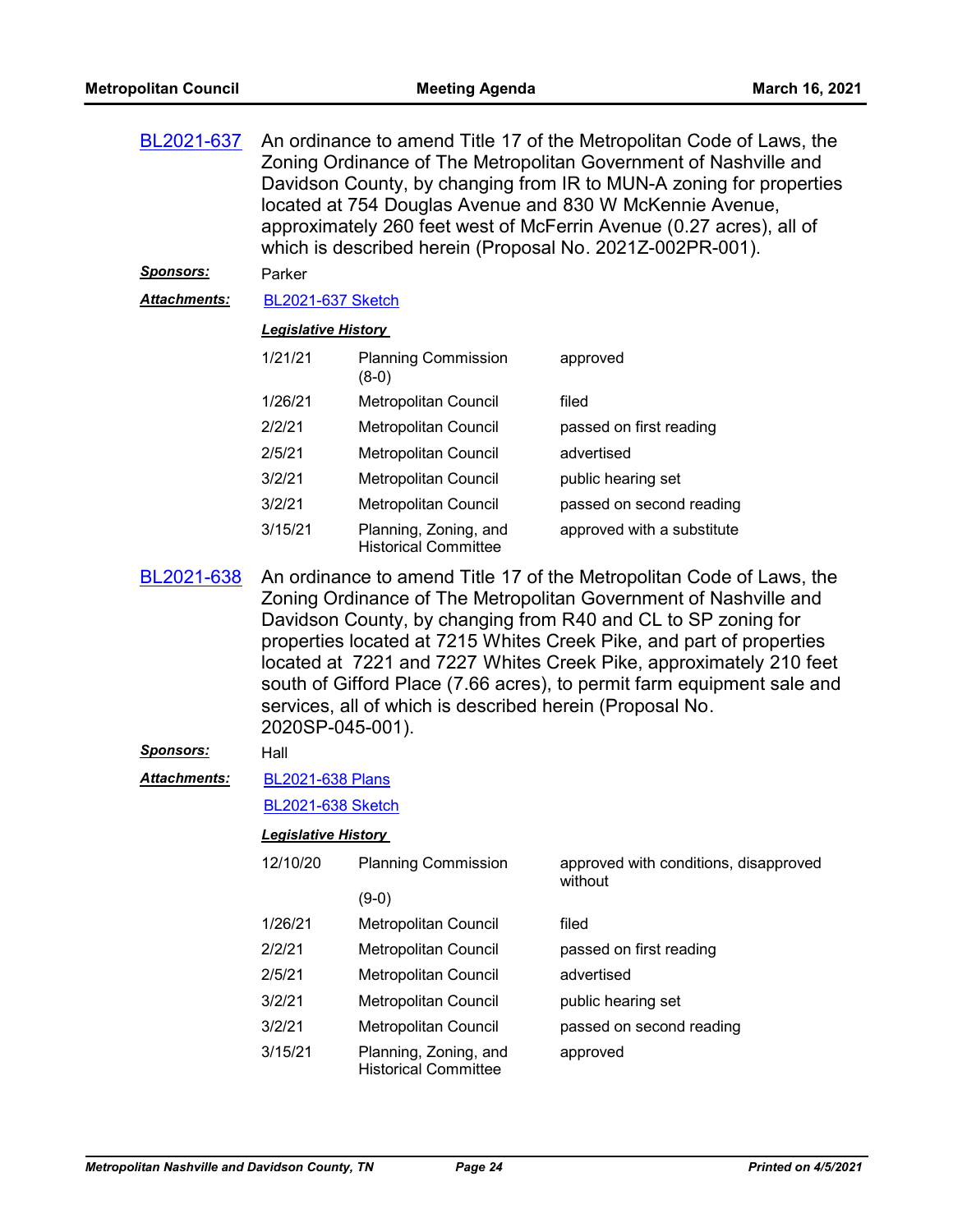| BL2021-639           | An ordinance to amend Title 17 of the Metropolitan Code of Laws, the<br>Zoning Ordinance of The Metropolitan Government of Nashville and<br>Davidson County, by changing from RS5 to R8-A zoning for property<br>located at 2937 Torbett Street, approximately 810 feet west of 28th<br>Avenue North (0.23 acres), all of which is described herein (Proposal<br>No. 2020Z-070PR-001). |                                                      |                          |  |
|----------------------|----------------------------------------------------------------------------------------------------------------------------------------------------------------------------------------------------------------------------------------------------------------------------------------------------------------------------------------------------------------------------------------|------------------------------------------------------|--------------------------|--|
| <u>Sponsors:</u>     | Taylor                                                                                                                                                                                                                                                                                                                                                                                 |                                                      |                          |  |
| <u> Attachments:</u> | BL2021-639                                                                                                                                                                                                                                                                                                                                                                             |                                                      |                          |  |
|                      | <b>Legislative History</b>                                                                                                                                                                                                                                                                                                                                                             |                                                      |                          |  |
|                      | 5/28/20                                                                                                                                                                                                                                                                                                                                                                                | <b>Planning Commission</b><br>$(8-0)$                | approved                 |  |
|                      | 1/26/21                                                                                                                                                                                                                                                                                                                                                                                | Metropolitan Council                                 | filed                    |  |
|                      | 2/2/21                                                                                                                                                                                                                                                                                                                                                                                 | Metropolitan Council                                 | passed on first reading  |  |
|                      | 2/5/21                                                                                                                                                                                                                                                                                                                                                                                 | Metropolitan Council                                 | advertised               |  |
|                      | 3/2/21                                                                                                                                                                                                                                                                                                                                                                                 | Metropolitan Council                                 | public hearing set       |  |
|                      | 3/2/21                                                                                                                                                                                                                                                                                                                                                                                 | Metropolitan Council                                 | passed on second reading |  |
|                      | 3/15/21                                                                                                                                                                                                                                                                                                                                                                                | Planning, Zoning, and<br><b>Historical Committee</b> | approved                 |  |

- An ordinance to amend Title 17 of the Metropolitan Code of Laws, the Zoning Ordinance of The Metropolitan Government of Nashville and Davidson County, by changing from RS20 to ON zoning for properties located at 929 and 931 Old Hickory Boulevard, approximately 390 feet east of Dickerson Pike (1.66 acres, all of which is described herein (Proposal No. 2020Z-131PR-001). [BL2021-641](http://nashville.legistar.com/gateway.aspx?m=l&id=/matter.aspx?key=1844)
- *Sponsors:* VanReece
- *Attachments:* [BL2021-641 Sketch](http://nashville.legistar.com/gateway.aspx?M=F&ID=e03eb4e1-6f48-4c92-a869-02372d852d83.docx)

| 1/21/21 | <b>Planning Commission</b><br>(8-0)                  | approved                 |
|---------|------------------------------------------------------|--------------------------|
| 1/26/21 | Metropolitan Council                                 | filed                    |
| 2/2/21  | <b>Metropolitan Council</b>                          | passed on first reading  |
| 2/5/21  | <b>Metropolitan Council</b>                          | advertised               |
| 3/2/21  | <b>Metropolitan Council</b>                          | public hearing set       |
| 3/2/21  | <b>Metropolitan Council</b>                          | passed on second reading |
| 3/15/21 | Planning, Zoning, and<br><b>Historical Committee</b> | approved                 |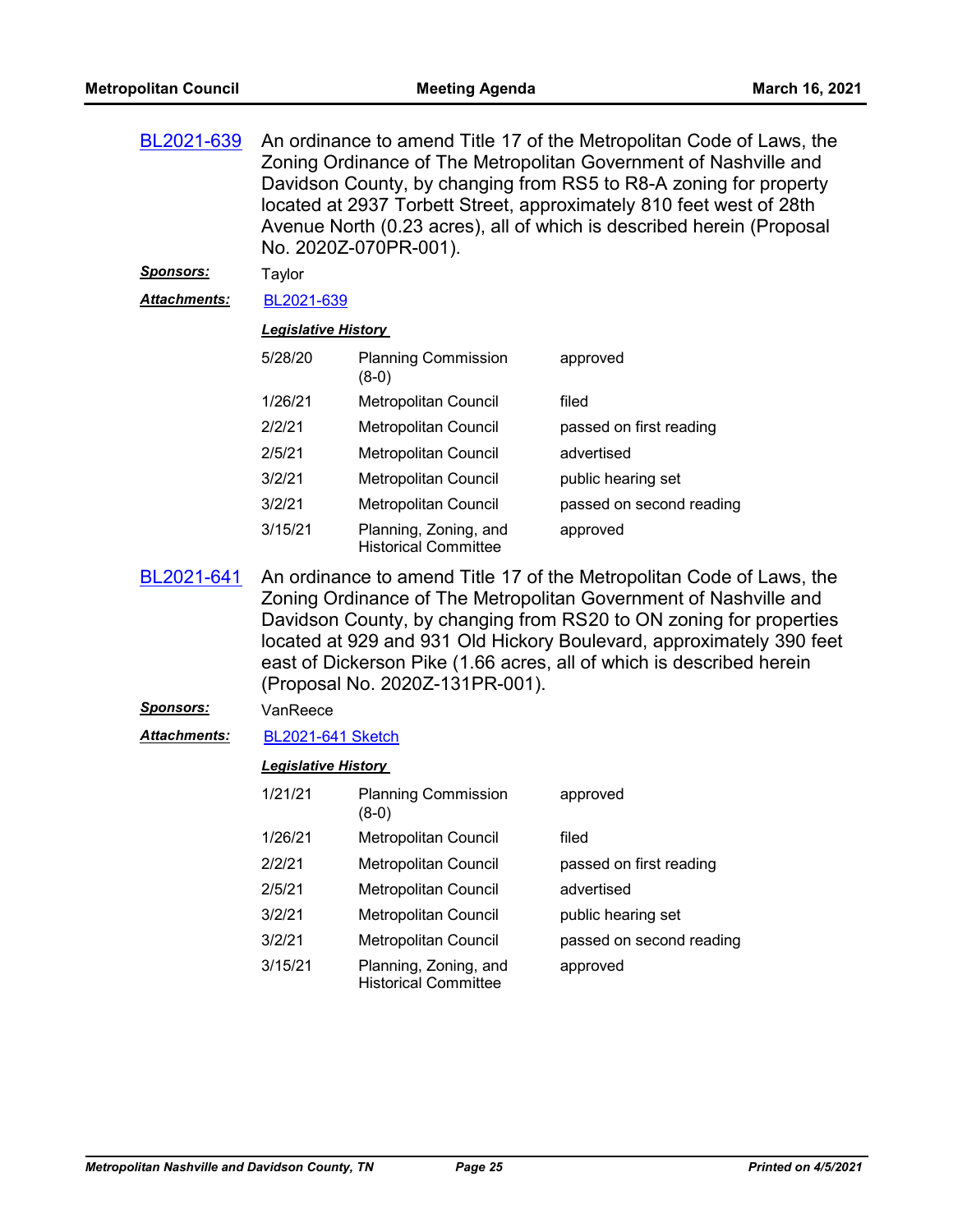| BL2021-642        | An ordinance to amend Title 17 of the Metropolitan Code of Laws, the<br>Zoning Ordinance of The Metropolitan Government of Nashville and<br>Davidson County, by changing from RS15 to R15 zoning for property<br>located at 4020 Meadow Road, on the east side of Meadow Road and<br>approximately 220 feet south of Cedar Circle (0.33 acres), all of which is<br>described herein (Proposal No. 2020Z-138PR-001) |                                                      |                          |  |
|-------------------|--------------------------------------------------------------------------------------------------------------------------------------------------------------------------------------------------------------------------------------------------------------------------------------------------------------------------------------------------------------------------------------------------------------------|------------------------------------------------------|--------------------------|--|
| <u> Sponsors:</u> | Hall                                                                                                                                                                                                                                                                                                                                                                                                               |                                                      |                          |  |
| Attachments:      | <b>BL2021-642 Sketch</b>                                                                                                                                                                                                                                                                                                                                                                                           |                                                      |                          |  |
|                   | <b>Legislative History</b>                                                                                                                                                                                                                                                                                                                                                                                         |                                                      |                          |  |
|                   | 1/21/21                                                                                                                                                                                                                                                                                                                                                                                                            | <b>Planning Commission</b><br>$(7-1)$                | approved                 |  |
|                   | 1/26/21                                                                                                                                                                                                                                                                                                                                                                                                            | Metropolitan Council                                 | filed                    |  |
|                   | 2/2/21                                                                                                                                                                                                                                                                                                                                                                                                             | Metropolitan Council                                 | passed on first reading  |  |
|                   | 2/5/21                                                                                                                                                                                                                                                                                                                                                                                                             | Metropolitan Council                                 | advertised               |  |
|                   | 3/2/21                                                                                                                                                                                                                                                                                                                                                                                                             | Metropolitan Council                                 | public hearing set       |  |
|                   | 3/2/21                                                                                                                                                                                                                                                                                                                                                                                                             | Metropolitan Council                                 | passed on second reading |  |
|                   | 3/15/21                                                                                                                                                                                                                                                                                                                                                                                                            | Planning, Zoning, and<br><b>Historical Committee</b> | approved                 |  |
| BL2021-643        | An ordinance to amend Title 17 of the Metropolitan Code of Laws, the                                                                                                                                                                                                                                                                                                                                               |                                                      |                          |  |

Zoning Ordinance of The Metropolitan Government of Nashville and Davidson County, by changing from RS5 to MUG-A-NS zoning for property located at Dickerson Pike (unnumbered), approximately 210 feet south of Fern Avenue within the Dickerson Pike Sign Urban Design Overlay (0.62 acres), all of which is described herein (Proposal No. 2021Z-015PR-001). [BL2021-643](http://nashville.legistar.com/gateway.aspx?m=l&id=/matter.aspx?key=1865)

#### *Sponsors:* Parker

*Attachments:* [BL2021-643 Substitute](http://nashville.legistar.com/gateway.aspx?M=F&ID=dc314b6f-feea-4cb0-aca8-ea7328f51a9b.docx)

| 1/21/21 | <b>Planning Commission</b><br>(8-0)                  | approved                 |
|---------|------------------------------------------------------|--------------------------|
| 1/26/21 | Metropolitan Council                                 | filed                    |
| 2/2/21  | Metropolitan Council                                 | passed on first reading  |
| 2/5/21  | <b>Metropolitan Council</b>                          | advertised               |
| 3/2/21  | Metropolitan Council                                 | public hearing set       |
| 3/2/21  | Metropolitan Council                                 | passed on second reading |
| 3/15/21 | Planning, Zoning, and<br><b>Historical Committee</b> | approved                 |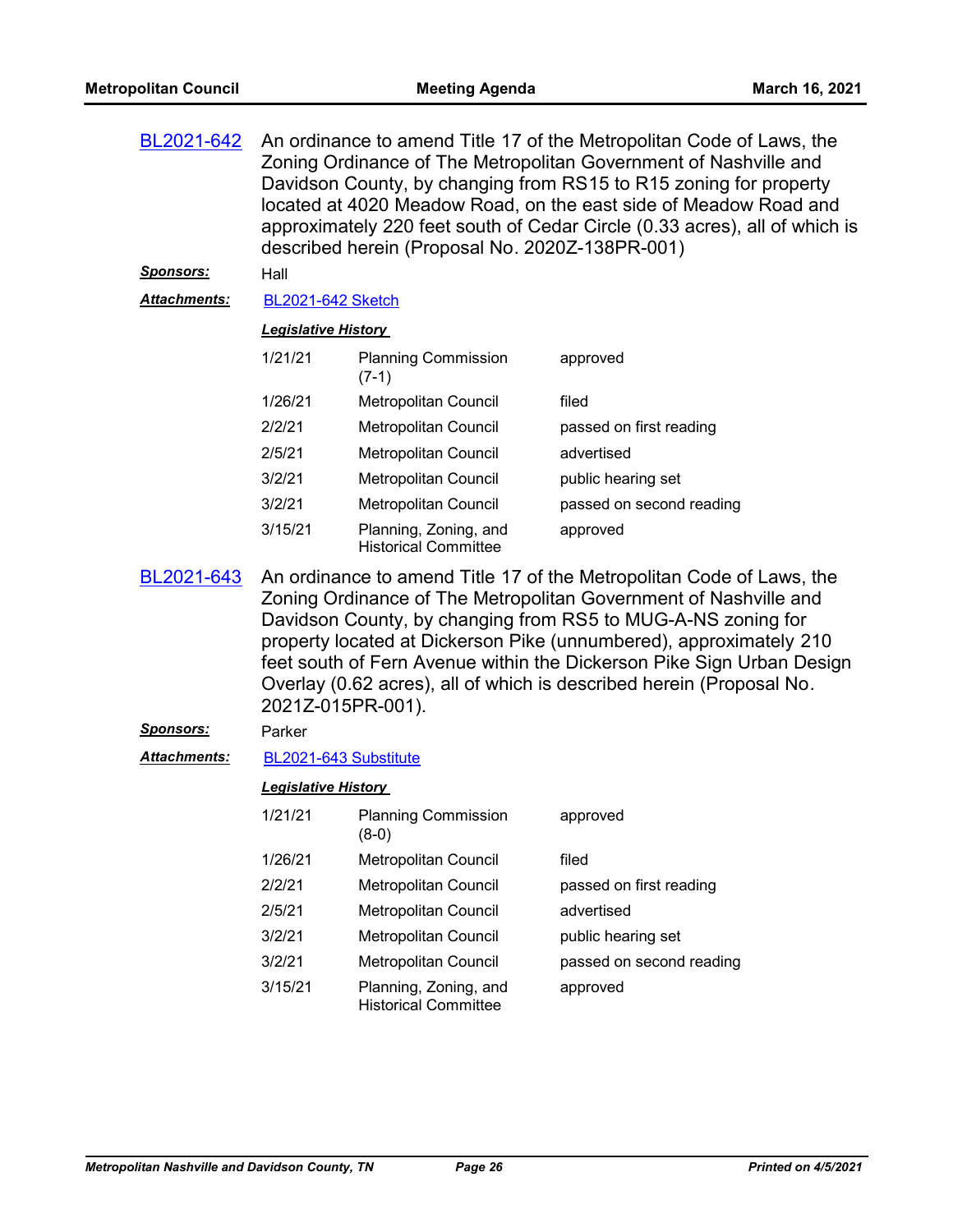| An ordinance to amend Title 17 of the Metropolitan Code of Laws, the<br>Zoning Ordinance of The Metropolitan Government of Nashville and<br>Davidson County, by changing from RM20 and RS10 to R10 zoning for<br>property located at 387 Old Paragon Mills Road, approximately 220 feet<br>southwest of Paragon Mills Road (0.43 acres), all of which is described<br>herein (Proposal No. 2020Z-141PR-001).                  |                                                      |                                                                                                                                   |  |
|-------------------------------------------------------------------------------------------------------------------------------------------------------------------------------------------------------------------------------------------------------------------------------------------------------------------------------------------------------------------------------------------------------------------------------|------------------------------------------------------|-----------------------------------------------------------------------------------------------------------------------------------|--|
|                                                                                                                                                                                                                                                                                                                                                                                                                               |                                                      |                                                                                                                                   |  |
|                                                                                                                                                                                                                                                                                                                                                                                                                               |                                                      |                                                                                                                                   |  |
|                                                                                                                                                                                                                                                                                                                                                                                                                               |                                                      |                                                                                                                                   |  |
| 1/21/21                                                                                                                                                                                                                                                                                                                                                                                                                       | <b>Planning Commission</b><br>$(8-0)$                | approved                                                                                                                          |  |
| 1/26/21                                                                                                                                                                                                                                                                                                                                                                                                                       | Metropolitan Council                                 | filed                                                                                                                             |  |
| 2/2/21                                                                                                                                                                                                                                                                                                                                                                                                                        | Metropolitan Council                                 | passed on first reading                                                                                                           |  |
| 2/5/21                                                                                                                                                                                                                                                                                                                                                                                                                        | Metropolitan Council                                 | advertised                                                                                                                        |  |
| 3/2/21                                                                                                                                                                                                                                                                                                                                                                                                                        | Metropolitan Council                                 | public hearing set                                                                                                                |  |
| 3/2/21                                                                                                                                                                                                                                                                                                                                                                                                                        | Metropolitan Council                                 | passed on second reading                                                                                                          |  |
| 3/15/21                                                                                                                                                                                                                                                                                                                                                                                                                       | Planning, Zoning, and<br><b>Historical Committee</b> | approved                                                                                                                          |  |
| An ordinance to amend Title 17 of the Metropolitan Code of Laws, the<br>Zoning Ordinance of The Metropolitan Government of Nashville and<br>Davidson County, by applying a Neighborhood Conservation Overlay<br>District to various properties within the Haynes Heights area, located<br>north of W Trinity Lane and west of Whites Creek Pike, zoned RS20<br>(171.29 acres), all of which is described herein (Proposal No. |                                                      |                                                                                                                                   |  |
| Toombs                                                                                                                                                                                                                                                                                                                                                                                                                        |                                                      |                                                                                                                                   |  |
| BL2021-645                                                                                                                                                                                                                                                                                                                                                                                                                    |                                                      |                                                                                                                                   |  |
|                                                                                                                                                                                                                                                                                                                                                                                                                               |                                                      |                                                                                                                                   |  |
|                                                                                                                                                                                                                                                                                                                                                                                                                               |                                                      |                                                                                                                                   |  |
| <b>Legislative History</b>                                                                                                                                                                                                                                                                                                                                                                                                    |                                                      |                                                                                                                                   |  |
| 2/1/21                                                                                                                                                                                                                                                                                                                                                                                                                        | Metropolitan Council                                 | filed                                                                                                                             |  |
| 2/2/21                                                                                                                                                                                                                                                                                                                                                                                                                        | Metropolitan Council                                 | passed on first reading                                                                                                           |  |
| 2/5/21                                                                                                                                                                                                                                                                                                                                                                                                                        | Metropolitan Council                                 | advertised                                                                                                                        |  |
| 2/25/21                                                                                                                                                                                                                                                                                                                                                                                                                       | <b>Planning Commission</b><br>$(8-0)$                | approved                                                                                                                          |  |
| 3/2/21                                                                                                                                                                                                                                                                                                                                                                                                                        | Metropolitan Council                                 | public hearing set                                                                                                                |  |
| 3/2/21                                                                                                                                                                                                                                                                                                                                                                                                                        | <b>Metropolitan Council</b>                          | passed on second reading                                                                                                          |  |
| 3/15/21                                                                                                                                                                                                                                                                                                                                                                                                                       | Planning, Zoning, and<br><b>Historical Committee</b> | approved                                                                                                                          |  |
|                                                                                                                                                                                                                                                                                                                                                                                                                               | Johnston                                             | <b>BL2021-644 Sketch</b><br><b>Legislative History</b><br>2021NHC-001-001).<br>BL2021-645 Owners List<br><b>BL2021-645 Sketch</b> |  |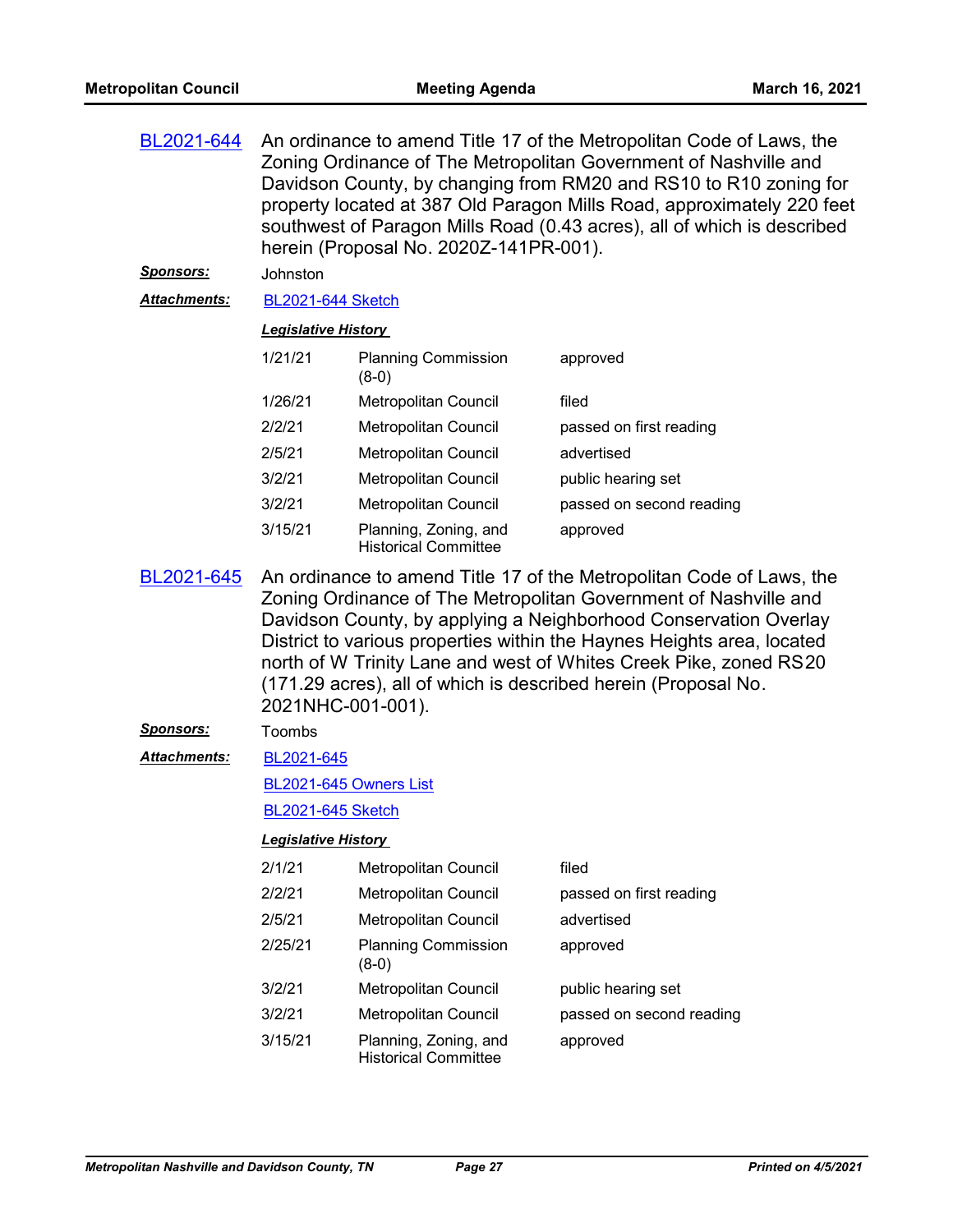| BL2021-647       | An ordinance authorizing 3H Group, Inc. to install, construct and<br>maintain underground and aerial encroachments in the right-of-way<br>located at 1500 Charlotte Avenue (Proposal No. 2021M-001EN-001).                                                                                                                            |                                                          |                                                                                                                                                                                                                                                                                     |
|------------------|---------------------------------------------------------------------------------------------------------------------------------------------------------------------------------------------------------------------------------------------------------------------------------------------------------------------------------------|----------------------------------------------------------|-------------------------------------------------------------------------------------------------------------------------------------------------------------------------------------------------------------------------------------------------------------------------------------|
| <u>Sponsors:</u> | OConnell, Murphy and Nash                                                                                                                                                                                                                                                                                                             |                                                          |                                                                                                                                                                                                                                                                                     |
| Attachments:     | BL2021-647 Agreement & Sketch                                                                                                                                                                                                                                                                                                         |                                                          |                                                                                                                                                                                                                                                                                     |
|                  | BL2021-647 Insurance Certificate                                                                                                                                                                                                                                                                                                      |                                                          |                                                                                                                                                                                                                                                                                     |
|                  | <b>Legislative History</b>                                                                                                                                                                                                                                                                                                            |                                                          |                                                                                                                                                                                                                                                                                     |
|                  | 1/19/21                                                                                                                                                                                                                                                                                                                               | <b>Planning Commission</b>                               | approved                                                                                                                                                                                                                                                                            |
|                  | 2/16/21                                                                                                                                                                                                                                                                                                                               | Metropolitan Council                                     | passed on first reading                                                                                                                                                                                                                                                             |
|                  | 3/1/21                                                                                                                                                                                                                                                                                                                                | Planning, Zoning, and<br><b>Historical Committee</b>     | approved                                                                                                                                                                                                                                                                            |
|                  | 3/2/21                                                                                                                                                                                                                                                                                                                                | <b>Public Works Committee</b>                            | approved                                                                                                                                                                                                                                                                            |
|                  | 3/2/21                                                                                                                                                                                                                                                                                                                                | Metropolitan Council                                     | passed on second reading                                                                                                                                                                                                                                                            |
| BL2021-648       | An ordinance to amend the Geographic Information Systems Street and<br>Alley Centerline Layer for the Metropolitan Government of Nashville and<br>Davidson County by abandoning an approximate eighty-foot portion of<br>Lea Avenue right-of-way between 7th Avenue South and 8th Avenue<br>South. (Proposal Number 2021M-002AB-001). |                                                          |                                                                                                                                                                                                                                                                                     |
| <u>Sponsors:</u> |                                                                                                                                                                                                                                                                                                                                       | OConnell, Murphy and Nash                                |                                                                                                                                                                                                                                                                                     |
| Attachments:     | BL2021-648 Attachments                                                                                                                                                                                                                                                                                                                |                                                          |                                                                                                                                                                                                                                                                                     |
|                  |                                                                                                                                                                                                                                                                                                                                       |                                                          |                                                                                                                                                                                                                                                                                     |
|                  | <b>Legislative History</b>                                                                                                                                                                                                                                                                                                            |                                                          |                                                                                                                                                                                                                                                                                     |
|                  | 12/22/20                                                                                                                                                                                                                                                                                                                              | <b>Planning Commission</b>                               | approved                                                                                                                                                                                                                                                                            |
|                  | 1/11/21                                                                                                                                                                                                                                                                                                                               | <b>Traffic and Parking</b><br>Commission                 | approved                                                                                                                                                                                                                                                                            |
|                  | 2/16/21                                                                                                                                                                                                                                                                                                                               | Metropolitan Council                                     | passed on first reading                                                                                                                                                                                                                                                             |
|                  | 3/1/21                                                                                                                                                                                                                                                                                                                                | Planning, Zoning, and<br><b>Historical Committee</b>     | approved                                                                                                                                                                                                                                                                            |
|                  | 3/2/21                                                                                                                                                                                                                                                                                                                                | <b>Public Works Committee</b>                            | approved                                                                                                                                                                                                                                                                            |
|                  | 3/2/21                                                                                                                                                                                                                                                                                                                                | Traffic, Parking, and<br><b>Transportation Committee</b> | approved                                                                                                                                                                                                                                                                            |
|                  | 3/2/21                                                                                                                                                                                                                                                                                                                                | Metropolitan Council                                     | passed on second reading                                                                                                                                                                                                                                                            |
| BL2021-649       | 2020M-022AB-001).                                                                                                                                                                                                                                                                                                                     |                                                          | An ordinance to amend the Geographic Information Systems Street and<br>Alley Centerline Layer for the Metropolitan Government of Nashville and<br>Davidson County by abandoning Alley Number 2058 right-of-way south<br>of Lebanon Pike and east of Rucker Avenue. (Proposal Number |
| <u>Sponsors:</u> |                                                                                                                                                                                                                                                                                                                                       | OConnell, Murphy and Nash                                |                                                                                                                                                                                                                                                                                     |
| Attachments:     | BL2021-649 Attachments                                                                                                                                                                                                                                                                                                                |                                                          |                                                                                                                                                                                                                                                                                     |

#### 12/16/20 Planning Commission approved 1/11/21 Traffic and Parking Commission approved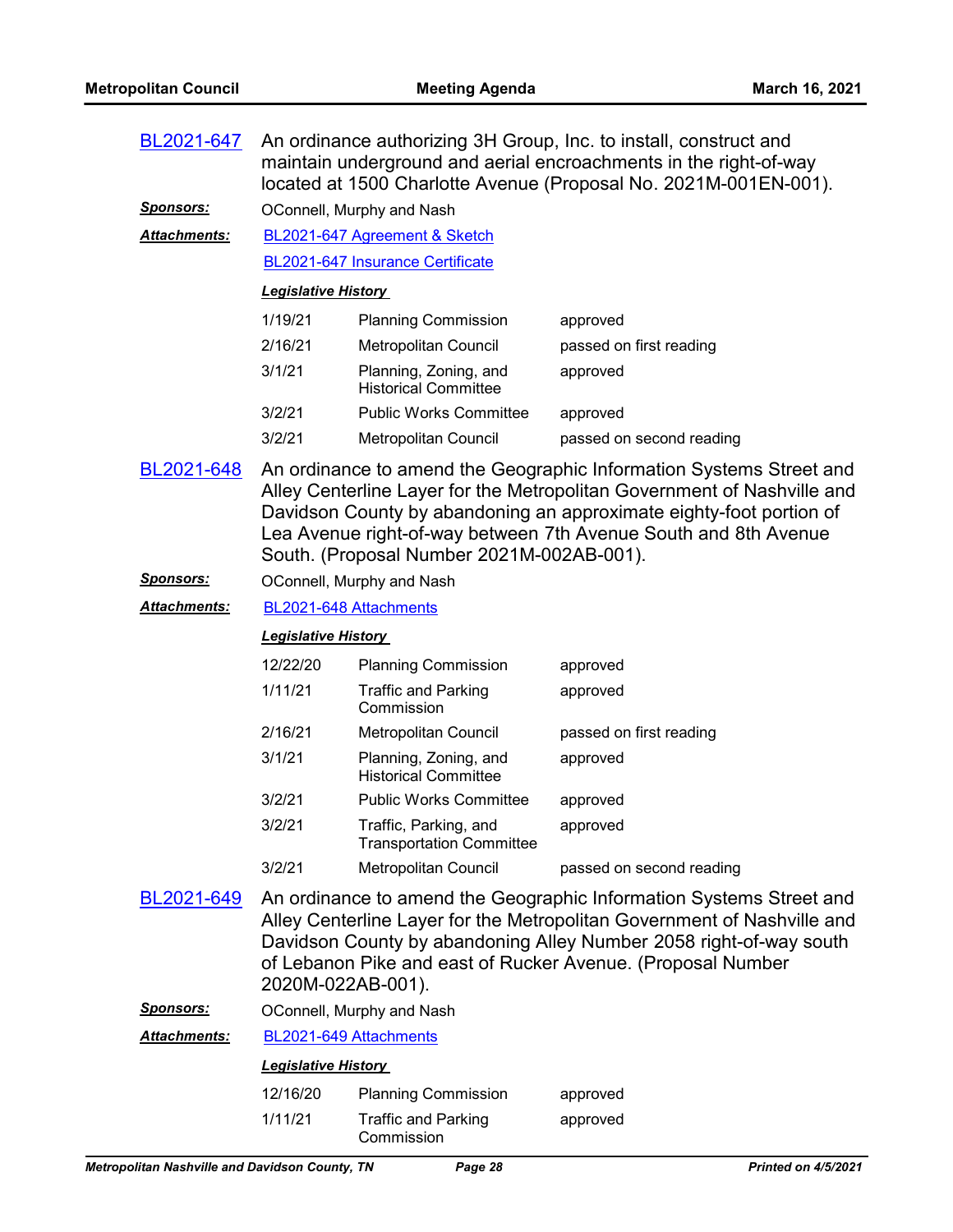| <b>Metropolitan Council</b>    |                            | <b>Meeting Agenda</b>                                                                  | March 16, 2021                                                                                                                                                                                                                                                                         |
|--------------------------------|----------------------------|----------------------------------------------------------------------------------------|----------------------------------------------------------------------------------------------------------------------------------------------------------------------------------------------------------------------------------------------------------------------------------------|
|                                | 2/16/21                    | Metropolitan Council                                                                   | passed on first reading                                                                                                                                                                                                                                                                |
|                                | 3/1/21                     | Planning, Zoning, and<br><b>Historical Committee</b>                                   | approved                                                                                                                                                                                                                                                                               |
|                                | 3/2/21                     | <b>Public Works Committee</b>                                                          | approved                                                                                                                                                                                                                                                                               |
|                                | 3/2/21                     | Traffic, Parking, and<br><b>Transportation Committee</b>                               | approved                                                                                                                                                                                                                                                                               |
|                                | 3/2/21                     | <b>Metropolitan Council</b>                                                            | passed on second reading                                                                                                                                                                                                                                                               |
| BL2021-650                     | 2021M-001AB-001).          |                                                                                        | An ordinance to amend the Geographic Information Systems Street and<br>Alley Centerline Layer for the Metropolitan Government of Nashville and<br>Davidson County by abandoning Alley Number 142 right-of-way and<br>easement from Lea Avenue to Drexel Street. (Proposal Number       |
| <u>Sponsors:</u>               |                            | OConnell, Murphy and Nash                                                              |                                                                                                                                                                                                                                                                                        |
| <b>Attachments:</b>            | BL2021-650 Attachments     |                                                                                        |                                                                                                                                                                                                                                                                                        |
|                                | <b>Legislative History</b> |                                                                                        |                                                                                                                                                                                                                                                                                        |
|                                | 1/4/21                     | <b>Planning Commission</b>                                                             | approved with conditions                                                                                                                                                                                                                                                               |
|                                | 1/11/21                    | <b>Traffic and Parking</b><br>Commission                                               | approved                                                                                                                                                                                                                                                                               |
|                                | 2/16/21                    | Metropolitan Council                                                                   | passed on first reading                                                                                                                                                                                                                                                                |
|                                | 3/1/21                     | Planning, Zoning, and<br><b>Historical Committee</b>                                   | approved                                                                                                                                                                                                                                                                               |
|                                | 3/2/21                     | <b>Public Works Committee</b>                                                          | approved                                                                                                                                                                                                                                                                               |
|                                | 3/2/21                     | Traffic, Parking, and<br><b>Transportation Committee</b>                               | approved                                                                                                                                                                                                                                                                               |
|                                | 3/2/21                     | <b>Metropolitan Council</b>                                                            | passed on second reading                                                                                                                                                                                                                                                               |
| BL2021-651<br><u>Sponsors:</u> |                            | southwestward. (Proposal Number 2020M-019AB-001).<br>Sledge, Murphy, Nash and OConnell | An ordinance to amend the Geographic Information Systems Street and<br>Alley Centerline Layer for the Metropolitan Government of Nashville and<br>Davidson County by abandoning an Unnumbered Alley right-of-way and<br>easement from the 6th Avenue South and Oak Street intersection |
| <u> Attachments:</u>           |                            | BL2021-651 Supporting Documents                                                        |                                                                                                                                                                                                                                                                                        |
|                                | <b>Legislative History</b> |                                                                                        |                                                                                                                                                                                                                                                                                        |
|                                | 11/19/20                   | <b>Planning Commission</b>                                                             | approved                                                                                                                                                                                                                                                                               |
|                                | 12/14/20                   | Metropolitan Council                                                                   | referred to the Traffic and Parking<br>Commission                                                                                                                                                                                                                                      |
|                                |                            | 12/14/20 deferred to January 11, 2021<br>1/11/21<br>deferred                           |                                                                                                                                                                                                                                                                                        |
|                                | 2/16/21                    | Metropolitan Council                                                                   | passed on first reading                                                                                                                                                                                                                                                                |
|                                | 3/1/21                     | Planning, Zoning, and<br><b>Historical Committee</b>                                   | approved                                                                                                                                                                                                                                                                               |
|                                | 3/2/21                     | <b>Public Works Committee</b>                                                          | approved                                                                                                                                                                                                                                                                               |
|                                | 3/2/21                     | Traffic, Parking, and<br><b>Transportation Committee</b>                               | approved                                                                                                                                                                                                                                                                               |